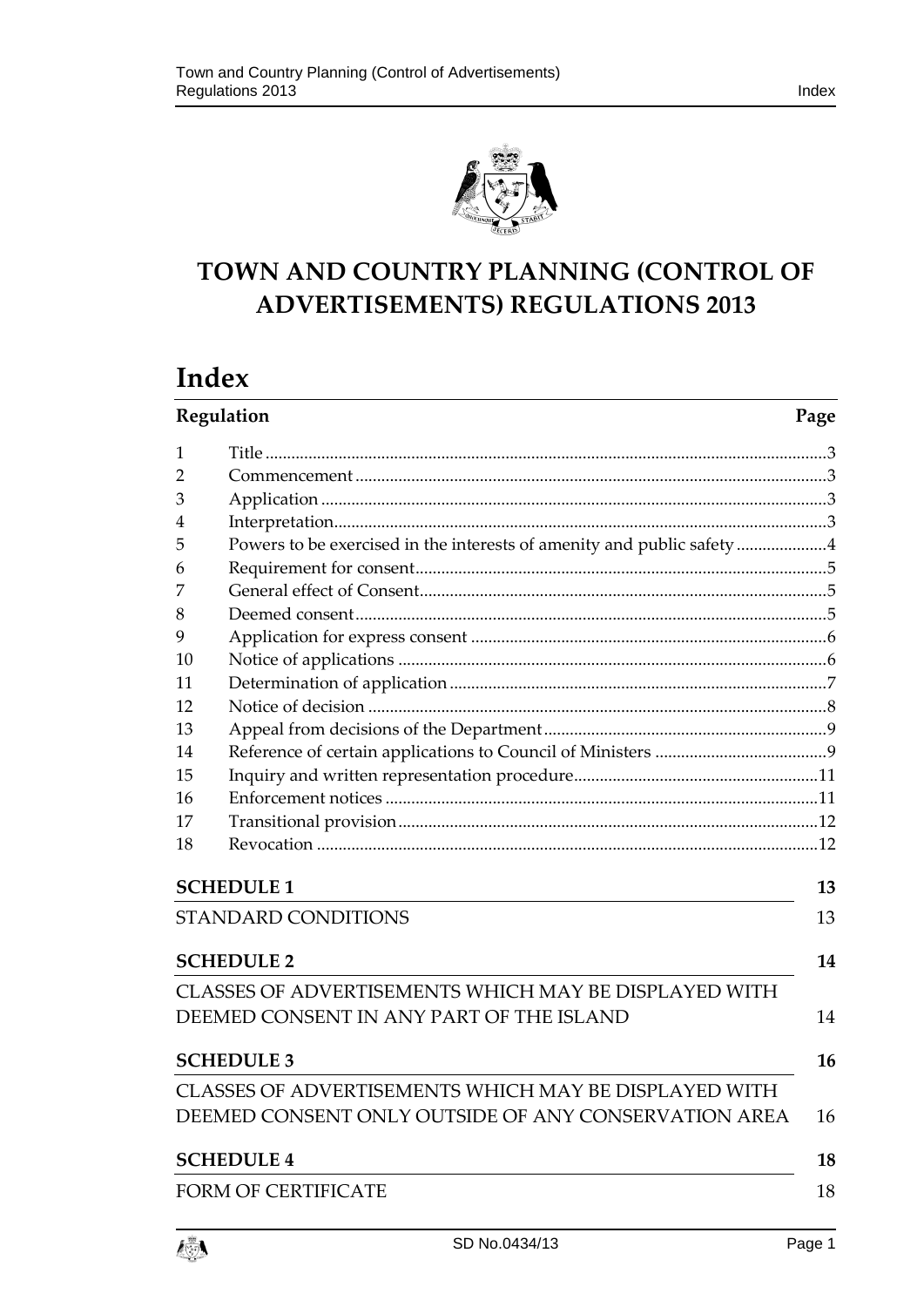| <b>SCHEDULE 5</b>                                      |    |  |
|--------------------------------------------------------|----|--|
| APPLICATION OF SECTION 26 AND SCHEDULE 4 TO THE ACT AS |    |  |
| <b>MODIFIED</b>                                        | 19 |  |
| <b>SCHEDULE 6</b>                                      | 24 |  |
| INQUIRY AND WRITTEN REPRESENTATION PROCEDURE           | 24 |  |

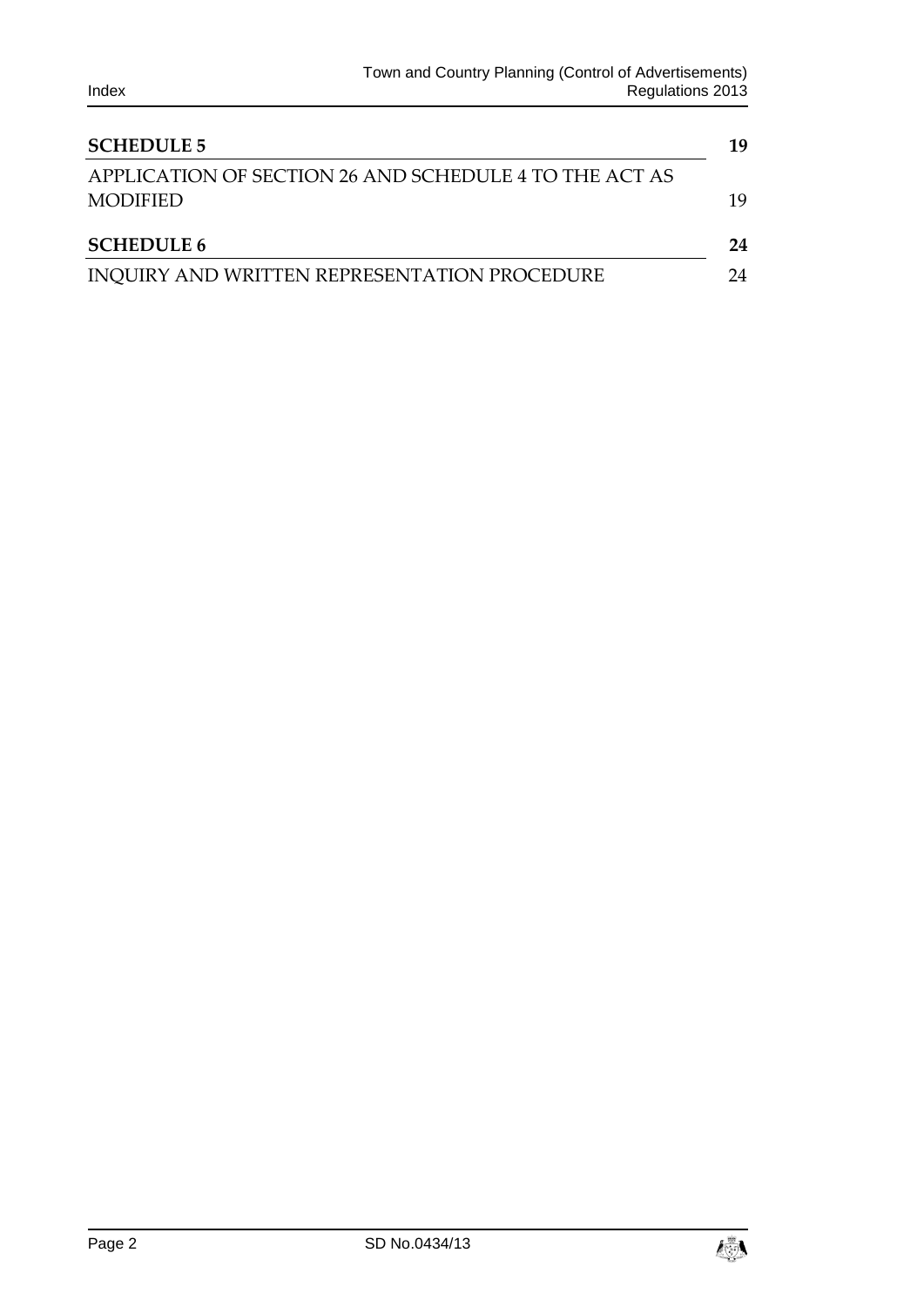Statutory Document No. 0434/13



*Town and Country Planning Act 1999*

# **TOWN AND COUNTRY PLANNING (CONTROL OF ADVERTISEMENTS) REGULATIONS 2013**

*Approved by Tynwald: 22 January 2014 Coming into Operation: 1 February 2014*

The Department of Infrastructure makes the following Regulations under sections 22 and 35 of the Town and Country Planning Act 1999.

## <span id="page-2-0"></span>**1 Title**

These Regulations are the Town and Country Planning (Control of Advertisements) Regulations 2013.

#### <span id="page-2-1"></span>**2 Commencement**

If approved by Tynwald, these Regulations come into operation on 1 February 2014<sup>1</sup> .

# <span id="page-2-2"></span>**3 Application**

The Regulations apply to the display on any site in the Island of any advertisement.

# <span id="page-2-3"></span>**4 Interpretation**

(1) In these Regulations —

"**Act**" means the Town and Country Planning Act 1999;

- **"advertisement"** does not include anything employed wholly as a memorial or as a railway or tramway signal;
- "**appellant**" means a person by whom an appeal is made under regulation 13;
- "**applicant**" means a person who makes an application for express consent under regulation 9;
- "**conservation area**" shall be construed in accordance with section 18 of the Act;

"**deemed consent**" has the meaning given by regulation 8;

1

<sup>&</sup>lt;sup>1</sup> Tynwald approval is required by section  $44(1)$  of the Act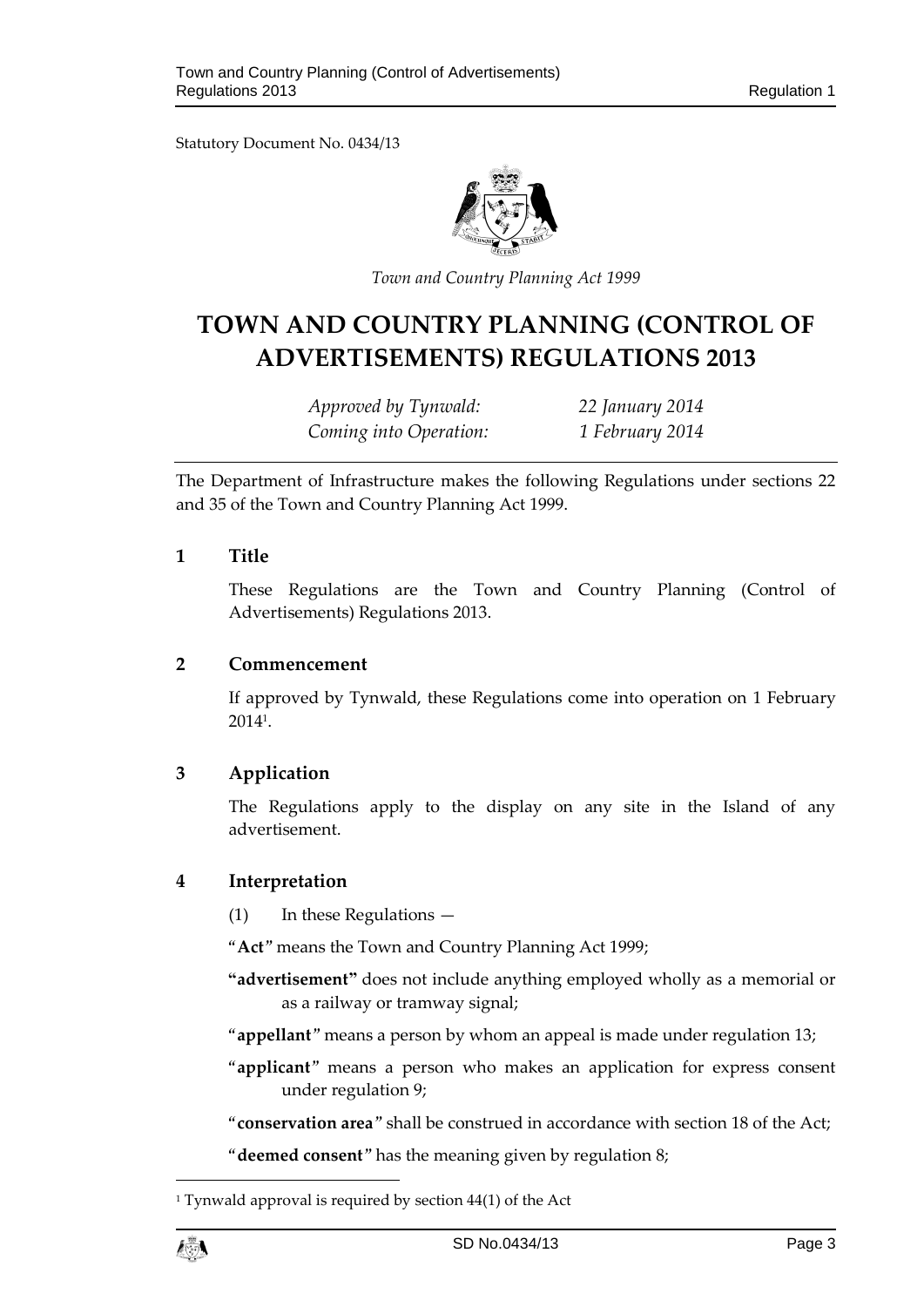- "**Development Procedure Order**" means the Town and Country Planning (Development Procedure) (No. 2) Order 2013<sup>2</sup> ;
- "**express consent**" has the meaning given by regulation 9;
- "**interested person**" means any person whom the Department decides under regulation 11(3) has sufficient interest in the subject matter of the application to take part in any subsequent proceedings and any person mentioned in regulation 11(4);
- "**local authority**", except in regulation 10(3)(c)(i), includes a joint board constituted under section 7 of the Local Government Act 1985 or section 7 of the Recreation and Leisure Act 1998;
- "**planning inspector**" means a person whose name appears on a list approved for the purposes of these Regulations by the Council of Ministers;
- "**site**" means any land or building, other than an advertisement, on which an advertisement is, or is proposed to be, displayed;
- "**standard conditions**" means the conditions specified in Schedule 1;
- "**traffic sign**" has the same meaning as in the Road Traffic Regulation Act 1985; and
- "**written submissions**" includes supporting documents and comments, objections, responses or views expressed in writing.
- (2) Any reference in these Regulations to a person displaying an advertisement includes —
	- (a) the owner and occupier of the land on which the advertisement is displayed;
	- (b) any person to whose goods, trade, business or other concerns publicity is given by the advertisement; and
	- (c) the person who undertakes or maintains the display of the advertisement.

#### <span id="page-3-0"></span>**5 Powers to be exercised in the interests of amenity and public safety**

- (1) The Department must exercise its powers under these Regulations only in the interests of amenity and public safety, taking account of any material factors, and in particular —
	- (a) in the case of amenity, the general characteristics of the locality, including the presence of any feature of historic, architectural, cultural or similar interest, disregarding, if they think fit, any advertisement being displayed there;
	- (b) in the case of public safety  $-$

-



<sup>2</sup> SD 0238/13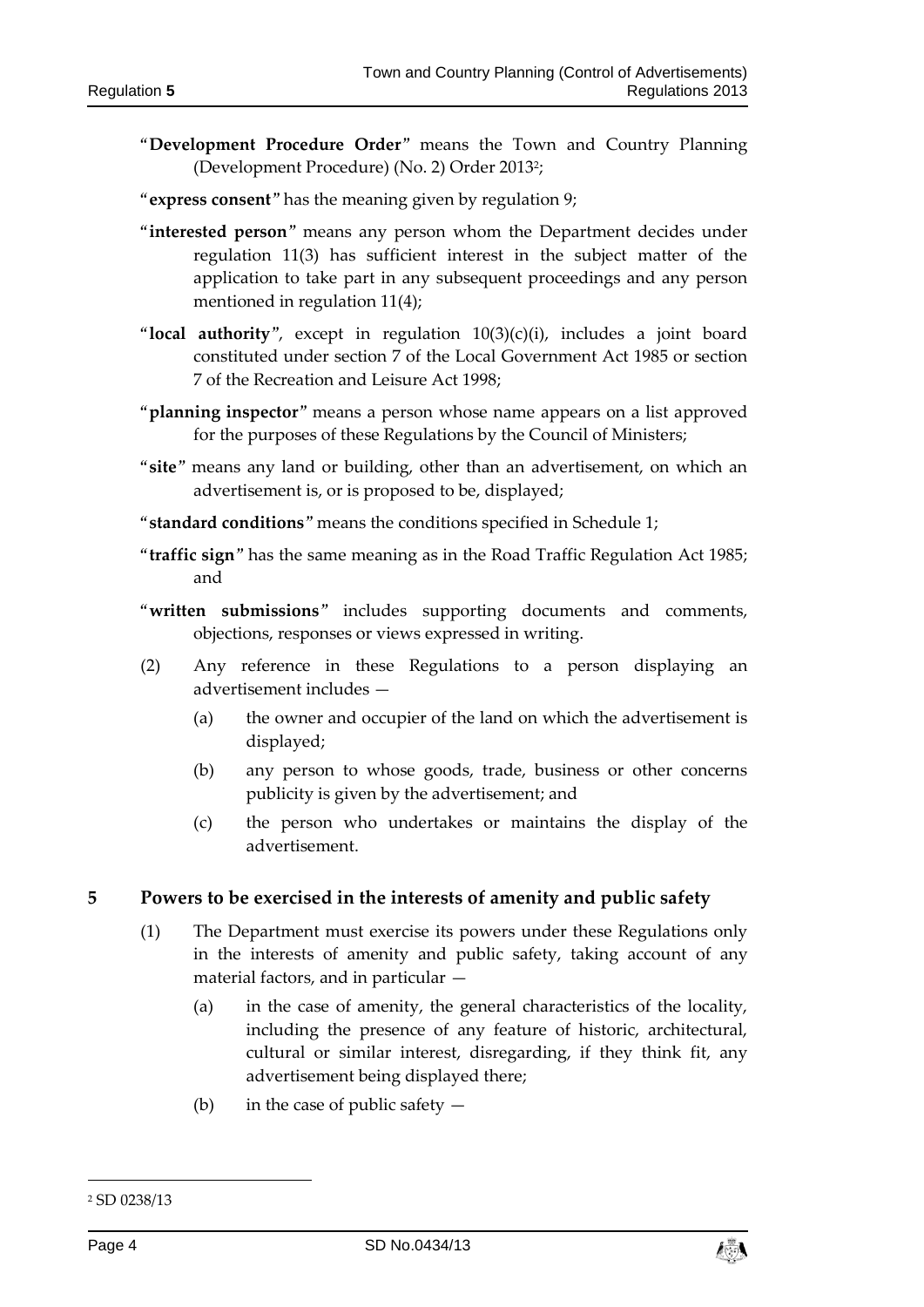- (i) the safety of any person who may use any road, railway, tramway, harbour or aerodrome; and
- (ii) whether any display of advertisements is likely to obscure or hinder the ready interpretation of, any traffic sign, railway or tramway signal or aid to navigation by water or air.
- (2) In determining an application for consent for the display of advertisements, the Department may have regard to any material change in circumstances likely to occur within the period for which the consent is required or granted.
- (3) Unless it appears to the Department to be required in the interests of amenity or public safety, an express consent for the display of advertisements must not contain any limitation or restriction relating to the subject matter, content or design of what is to be displayed.

# <span id="page-4-0"></span>**6 Requirement for consent**

An advertisement must not be displayed unless consent has been granted —

- (a) by the Department on an application under regulation 9 for the purpose ("express consent"); or
- (b) by regulation 8 ("deemed consent").

# <span id="page-4-1"></span>**7 General effect of Consent**

A consent for the display of advertisements takes effect as consent for the use of the site for the purpose of the display, whether by erection of the structures or otherwise, and for the benefit of any person interested in the site.

# <span id="page-4-2"></span>**8 Deemed consent**

- (1) Deemed consent is granted for the display of an advertisement falling within any class specified in Part 1 of Schedule 2, subject to —
	- (a) any conditions and limitations specified in that Part in relation to that class; and
	- (b) the standard conditions in Schedule 1.
- (2) Deemed consent is granted for the display of an advertisement falling within any class specified in Part 1 of Schedule 3, subject to  $-$ 
	- (a) its being outside of any conservation area;
	- (b) any conditions and limitations specified in that Part in relation to that class; and
	- (c) the standard conditions.

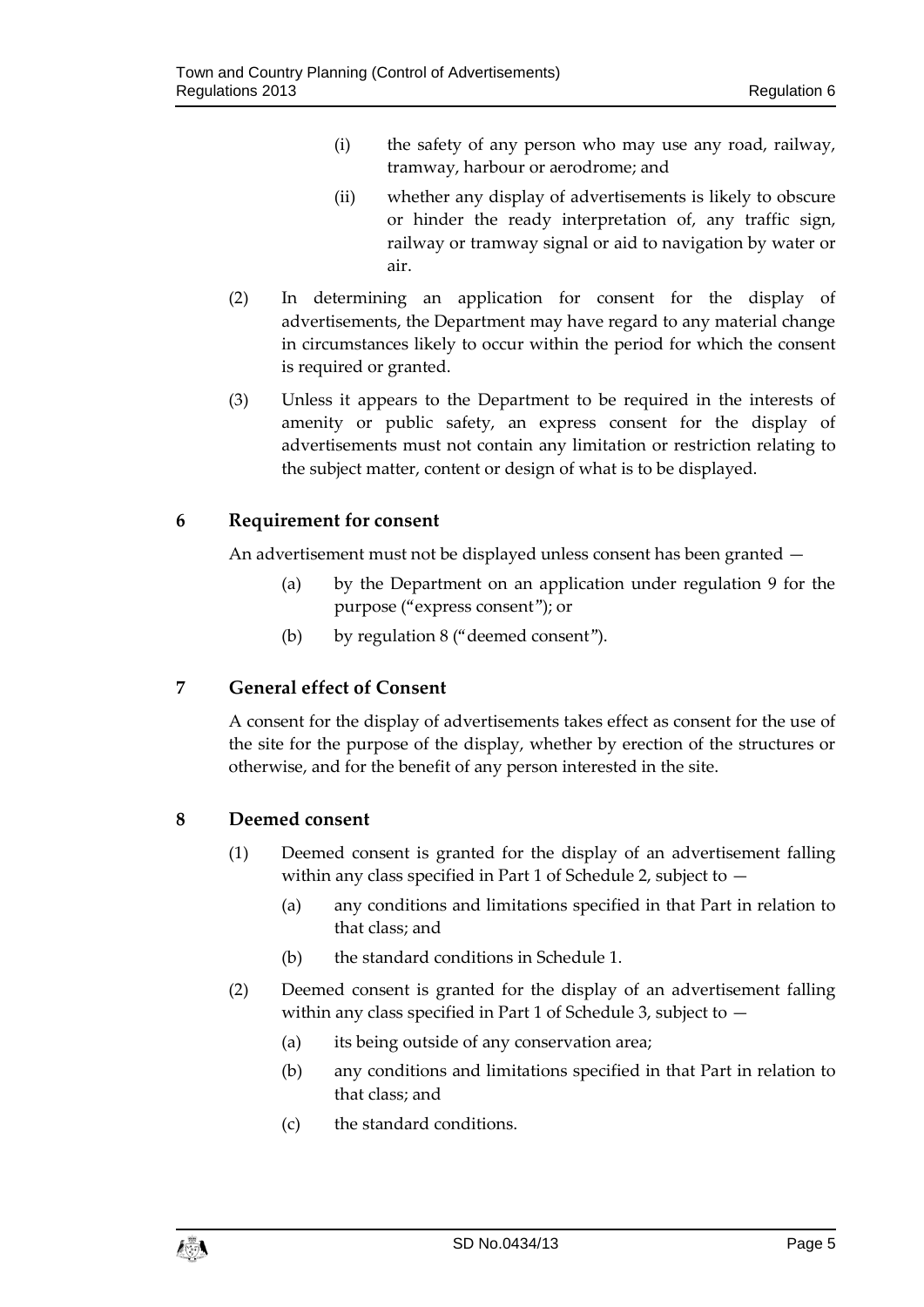## <span id="page-5-0"></span>**9 Application for express consent**

- (1) An application to the Department for express consent must be made on a form supplied by the Department, signed by the applicant or applicant's agent, and include —
	- (a) such particulars, and be accompanied by such plans and drawings, as the Department (either generally or in any particular case) may direct;
	- (b) such further particulars as the Department may at any time before the final determination of the application direct to be furnished in any particular case; and
	- (c) a planning application fee as prescribed in an order made by the Department under section 1(1) of the Fees and Duties Act 1989.
- (2) Four identical versions in total of the signed form of application and any accompanying documentation must be submitted.
- (3) If the Department directs under paragraph (1)(b) that further particulars be furnished and the applicant or the applicant's agent fails to comply within such time (being not less than 21 days) as may be specified, the application may be treated as withdrawn.
- (4) The Department may decline to consider an application in any case where it considers that the application is substantially the same as an application which has been refused at any time in the previous 5 years prior to the date of the new application.

# <span id="page-5-1"></span>**10 Notice of applications**

- (1) As soon as practicable after receipt of an application, the Department must prepare a notice of the application and decide on the date by which the notice must be published in accordance with this regulation ("the publication date").
- (2) The notice of application must
	- (a) identify the site that is the subject of the application;
	- (b) describe briefly the nature of the advertisement to which the application relates, and
	- (c) state that any person may make written submissions to the Department with respect to the application before such date as is specified in the notice (being not less than 21 days after the publication date).
- (3) No later than the publication date the Department must—
	- (a) send a copy of the notice to the applicant requiring the applicant  $to -$

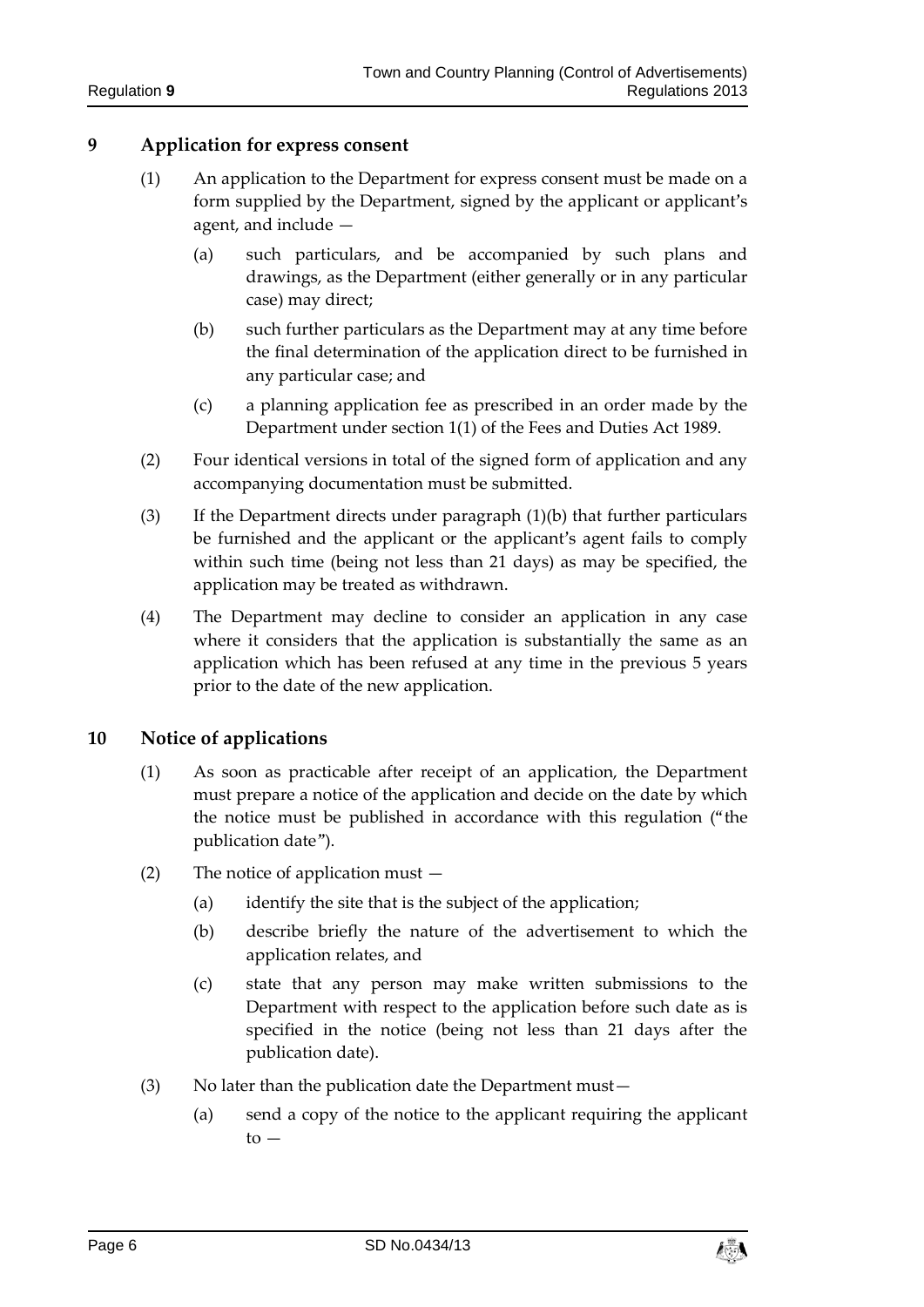- (i) send a copy of the notice to every owner and occupier (who is known to the applicant) of the land that is the subject of the application or any part of it;
- (ii) display a copy of the notice by fixing it firmly to a building or other structure or object on or near the land that is the subject of the application so that it is easily visible by members of the public from a public highway and is unlikely to become obscured or concealed, and to ensure that it remains displayed for a period of not less than 21 days;
- (b) send a certificate to the applicant requiring the applicant to complete a certificate in the form in Schedule 4. (Such a requirement shall not be made where the applicant has already sent to the Department such a certificate stating that he is the sole owner to and occupier of the site).
- (c) send a copy of the notice and application to  $-$ 
	- (i) the local authority for the district in which the land the subject of the application is situated, which authority must post it in one or more conspicuous places within its district;
	- (ii) where it considers that a grant of consent may affect the safety of persons using a highway, the Highways Division of the Department;
	- (iii) where it considers that a grant of consent may affect the safety of persons using a harbour or an aerodrome, the Ports Division of the Department; and
	- (iv) where it considers that a grant of consent may affect the safety of persons using any railway or tramway, the operator of the railway or tramway.
- (d) cause the notice to be published in at least one newspaper published and circulating in the Island or published by such other means as the Department considers appropriate.

# <span id="page-6-0"></span>**11 Determination of application**

- (1) As soon as practicable after the relevant date the Department must consider an application for express consent, including any written submissions with respect to it, and determine it.
- (2) In paragraph (1) "the relevant date", in relation to the application, means—
	- (a) the date specified in the notice under regulation  $10(2)(c)$ ; or
	- (b) the date on which the certificate mentioned in regulation  $10(3)(b)$ is received; or

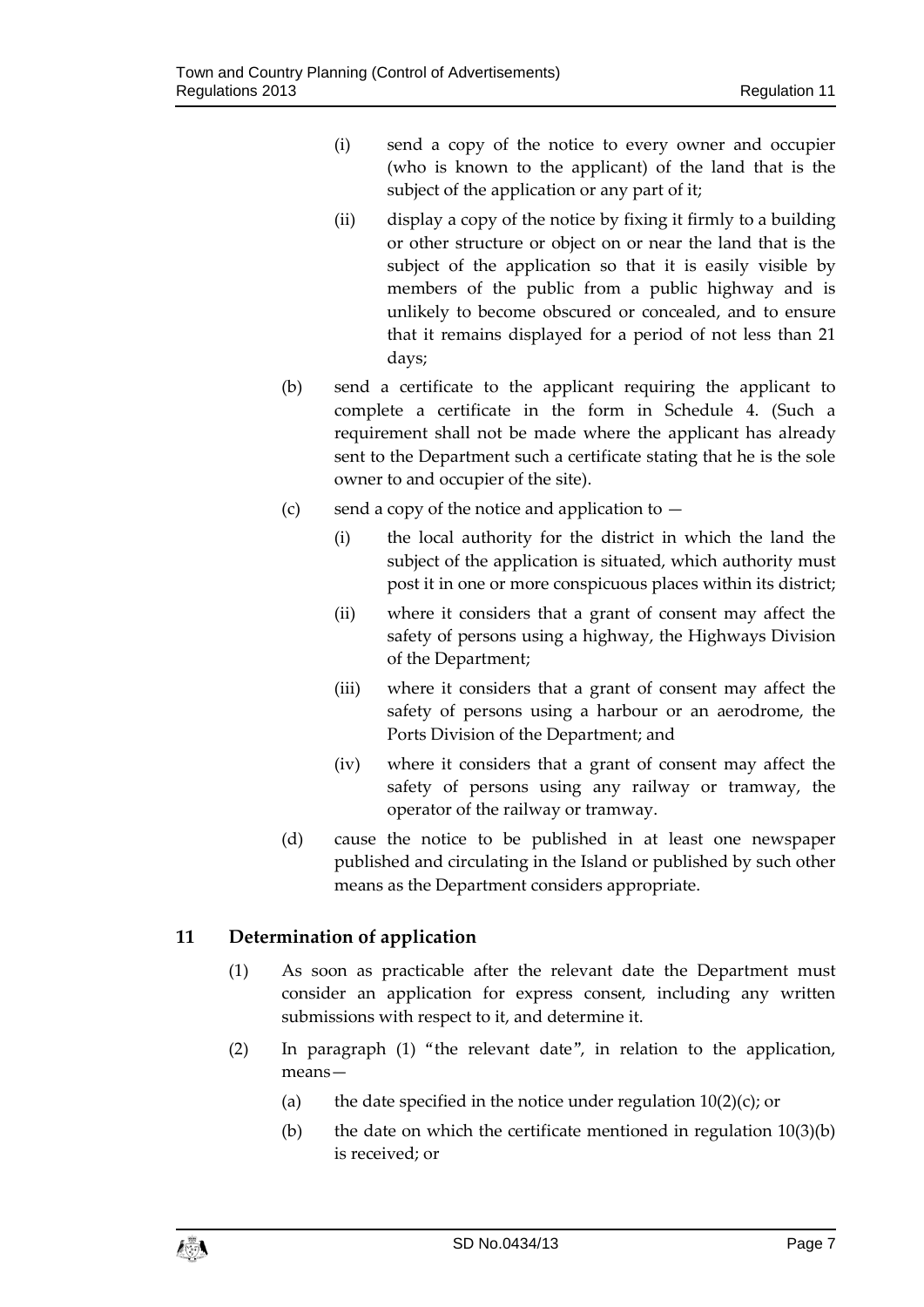(c) if the Department has directed under regulation 9(1)(b) that further particulars be furnished, the date on which the particulars are received by the Department,

whichever is the last.

- (3) When it determines the application the Department must decide which persons (if any) who have made written submissions with respect to the application (whether pursuant to a notice under regulation 10 or otherwise), other than those referred to in paragraph (4), should be treated as having sufficient interest in the subject matter of the application to take part in any subsequent proceedings relating to the application.
- (4) The persons referred to in paragraph (3) are—
	- (a) the applicant or if there is one, the applicant's agent;
	- (b) the owner and the occupier of any land that is the subject of the application or any other person in whose interest the land becomes vested;
	- (c) the persons to whom notice has been given under regulation  $10(3)(a)(i)$ ; and
	- (d) any Government Department that has made written submissions relating to planning considerations with respect to the application (whether pursuant to a notice under regulation 10 or otherwise) that the Department considers material;
	- (e) the Highways Division of the Department;
	- (f) the Ports Division of the Department;
	- (g) the operator of the railway or tramway; and
	- (h) the local authority in whose district the land the subject of the application is situated.
- (5) The determination of the application shall not have effect  $-$ 
	- (a) if an appeal is made under regulation 13, until the appeal is determined or withdrawn;
	- (b) if no such appeal is made, until the time within which an appeal may be made has expired.

# <span id="page-7-0"></span>**12 Notice of decision**

- (1) As soon as practicable after the determination of an application for express consent, the Department must give notice in writing of the decision to—
	- (a) the persons specified in regulation  $11(4)$ ; and
	- (b) any other person who has made representations with respect to the application (pursuant to a notice) under regulation 10.

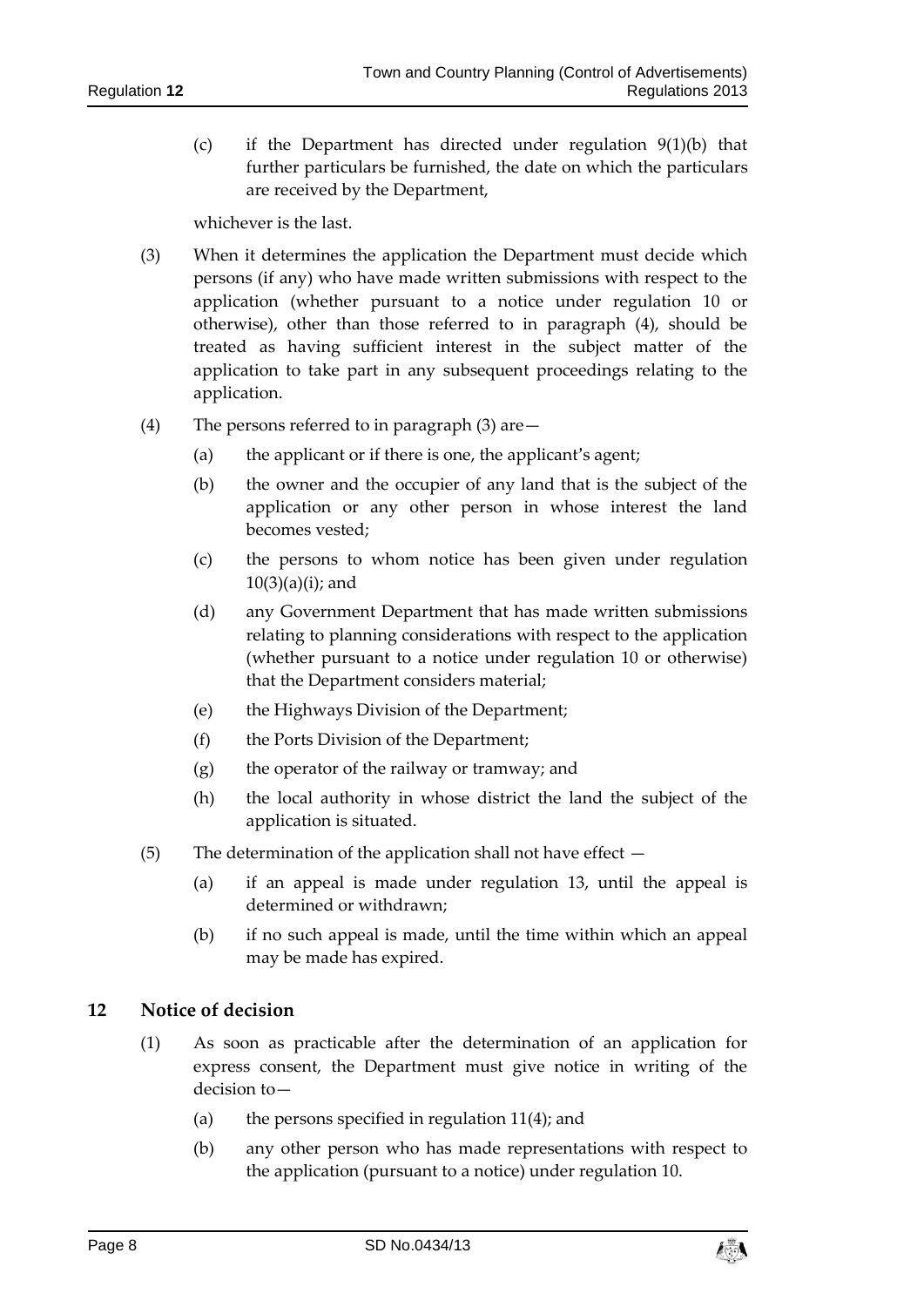- (2) A notice under paragraph (1) must set out—
	- (a) in the case of an approval, the conditions (if any) subject to which the approval is granted and the reasons for them;
	- (b) in the case of a refusal, the reasons for it; and
	- (c) the effect of regulation 11(5).
- (3) In the case of a notice given to  $-$ 
	- (a) any person whom the Department has decided under regulation 11(3) has sufficient interest in the subject matter of the application; and
	- (b) any of the persons specified in regulation 11(4),

The notice must state that those persons may, in accordance with regulation 13, appeal to the Department.

# <span id="page-8-0"></span>**13 Appeal from decisions of the Department**

- (1) An appeal may be made by any person specified in regulation 11(3) and 11(4) within 21 days of the date of the notice under regulation 12 to the Department, signed by that person and include —
	- (a) the reasons for making the appeal;
	- (b) payment of a planning appeal fee as prescribed in an order made by the Department under section 1(1) of the Fees and Duties Act 1989; and
	- (c) an election to have the appeal conducted by means of an inquiry or by means of written representation.
- (2) Articles 8(2) to (9) of the Development Procedure Order apply for the purposes of this regulation.
- (3) The appellant may, at any time before the appeal is referred to the planning inspector, withdraw the appeal by giving notice in writing to the Chief Secretary.

# <span id="page-8-1"></span>**14 Reference of certain applications to Council of Ministers**

- (1) Section 11(3) and (4) of the Act (reference of applications by the Department to Council of Ministers) apply to applications for express consent as they apply to applications for planning approval for development of land, with the substitution for "a development order" of "regulations".
- (2) An application for express consent
	- (a) in which the Department is the applicant or agent; or
	- (b) in relation to a site in which any interest in which is vested in, or which is occupied or controlled by, the Department,

must be referred to and determined by the Council of Ministers.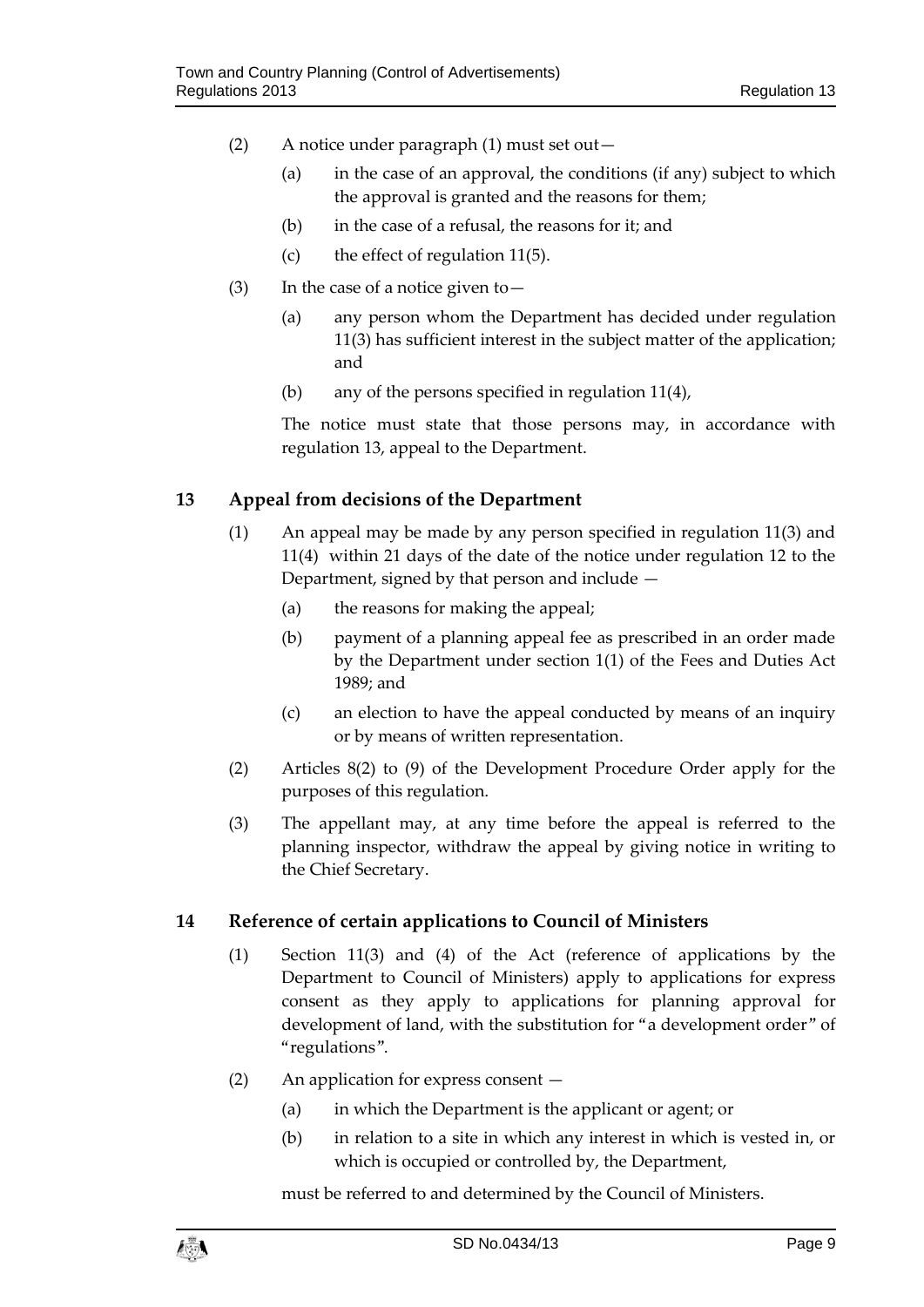- (3) An application to be determined by the Council of Ministers under paragraph (2) must be published by the Department and the notice provisions set out in regulation 10 apply to any such application.
- (4) Any written submissions made in respect of a notice under regulation  $10-$ 
	- (a) must be sent to the Department within 21 days from the date of the notice;
	- (b) must be sent as soon as practicable by the Department to the Chief Secretary.
- (5) All written submissions must
	- (a) indicate the relationship between the person's land and the land that is the subject of the application;
	- (b) explain the nature of the person's interest in the application; and
	- (c) detail the reasons for supporting or objecting to the proposed advertisement(s).
- (6) The Council of Ministers may decline to consider an application in any case referred to it under paragraph (2), if it considers that the application is substantially the same as an application that has been refused at any time within the previous 5 years prior to the date of the new application.
- (7) The Chief Secretary must
	- (a) invite every person specified in paragraph (12) to send any written submissions to the Chief Secretary within 21 days of the date of invitation, which period may be extended on request at the Chief Secretary's discretion, for consideration by the planning inspector;
	- (b) inform those persons that unless any of them requests that the application be conducted by means of an inquiry, the application will be dealt with by means of written representations only.
- (8) The Chief Secretary must refer an application under paragraph (2) to a planning inspector.
- (9) The planning inspector
	- (a) must consider the application and any written submissions made with respect to it;
	- (b) may in the case of an inquiry only, hold a pre-inquiry meeting to be convened on his or her behalf by the Chief Secretary;
	- (c) may hold an inquiry so as to give every person mentioned in paragraph (12) an opportunity to appear before him or her, to make oral representations and to call and examine witnesses;
	- (d) may invite any Government Department (including any Division of the Department) or any other body or person to provide technical advice; and

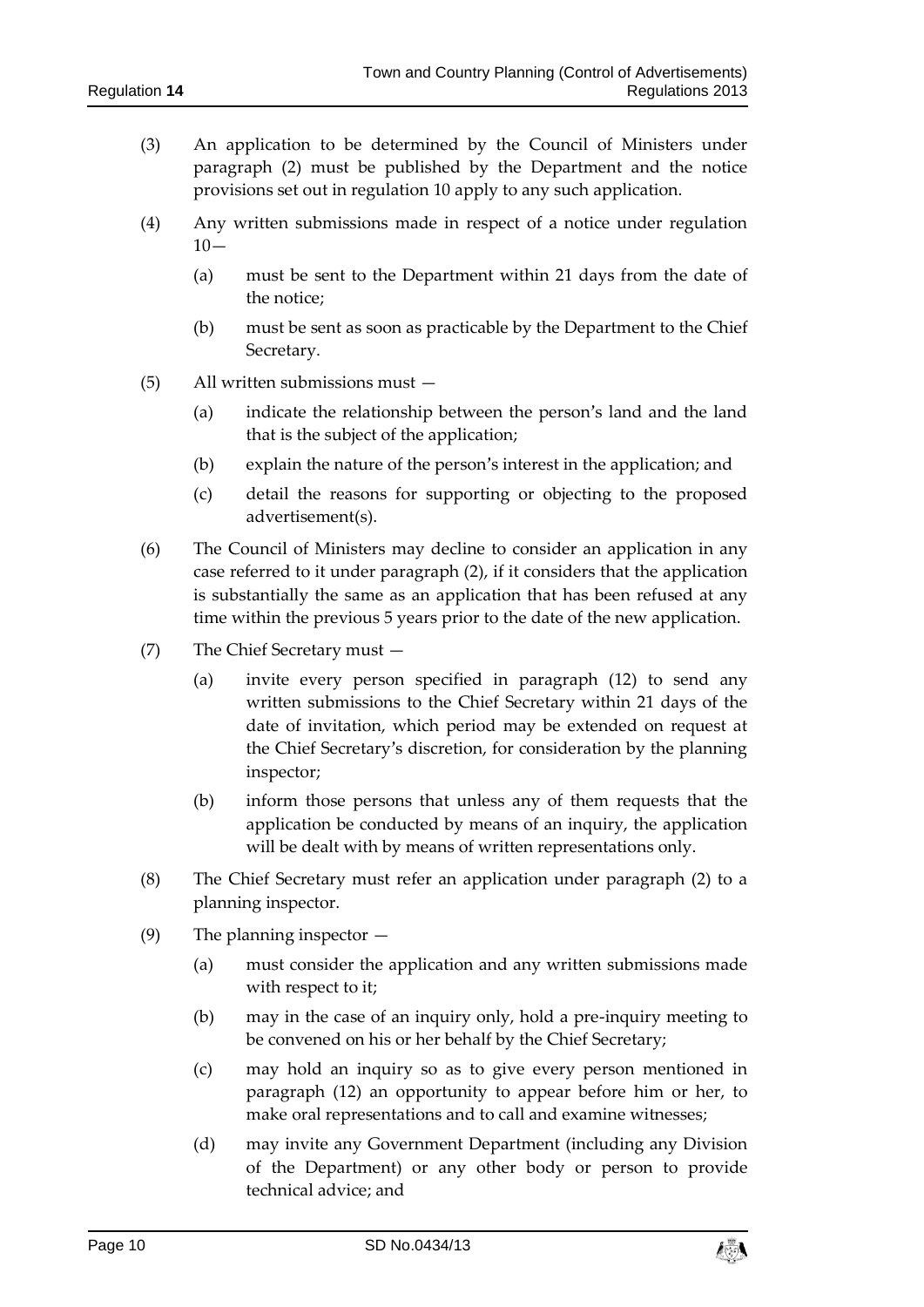- (e) must submit to the Council of Ministers a report in writing, including the planning inspector's recommendations as to the determination of the application.
- (10) As soon as practicable after the Council of Ministers has considered the recommendations of the planning inspector, the Council of Ministers must determine the application and the Chief Secretary must then give notice in writing of the Council of Ministers' decision to every person mentioned in paragraph (12).
- (11) The notice must
	- (a) include details of where the report of the planning inspector can be viewed;
	- (b) if, and to the extent that, the decision does not follow the recommendation of the planning inspector, state the reasons for the decision; and
	- (c) advise that the decision of the Council of Ministers is binding and final (subject to the possibility of judicial review by petition of doleance).
- (12) The persons are
	- (a) the Department;
	- (b) the applicant (if not the Department);
	- (c) the owner and the occupier of any land that is the subject of the application (if not the Department);
	- (d) the local authority in whose district the land is situated;
	- (e) any person who is requested by the planning inspector to provide technical advice; and
	- (f) any person who has made written submissions (whether pursuant to a notice under regulation 10 or otherwise) with respect to the application.

# <span id="page-10-0"></span>**15 Inquiry and written representation procedure**

Schedule 6 applies to proceedings conducted by a planning inspector under regulations 13 and 14(9).

# <span id="page-10-1"></span>**16 Enforcement notices**

- (1) This regulation applies where it appears to the Department that  $-$ 
	- (a) an advertisement is displayed in contravention of these Regulations; or
	- (b) a site is being used for the display of advertisements in contravention of these Regulations.
- (2) The Department may, subject to regulation  $5(1)$ , issue a notice  $-$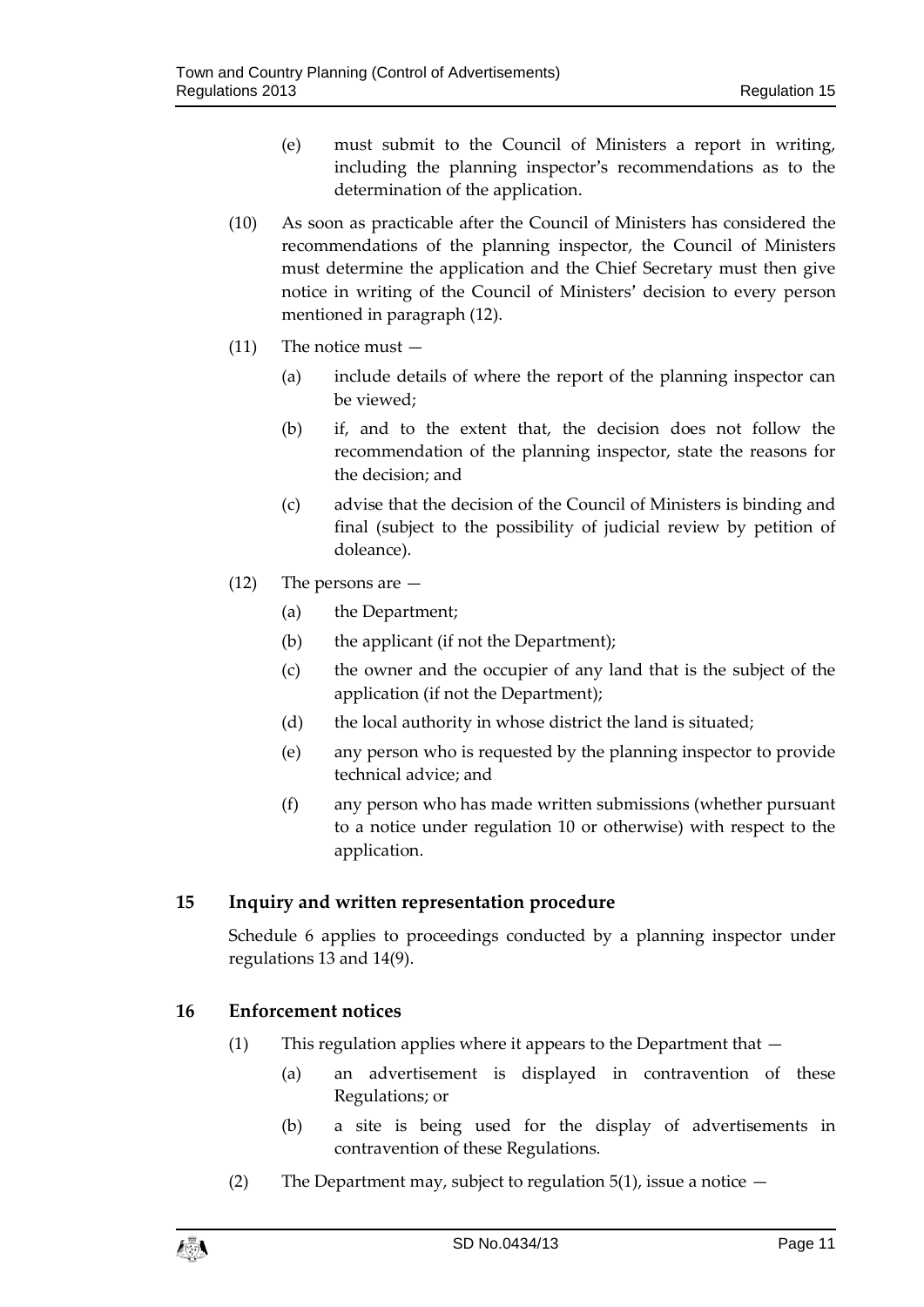- (a) specifying the advertisement or site to which it relates;
- (b) requiring the advertisements to be removed, or the use of the site for the display of advertisements to be discontinued, as the case may be; and
- (c) specifying the grounds on which the display of the advertisement, or the use of the site, is alleged to contravene these Regulations.
- (3) Section 26(2) and (4) to (9) of, and Schedule 4 to, the Act apply with modifications to notices under paragraph (2) and those provisions as modified areas set out in Schedule 5.

#### <span id="page-11-0"></span>**17 Transitional provision**

- (1) Any application for consent to display an advertisement made but not finally determined under the 2005 Regulations before these Regulations come into operation is to be determined in accordance with those Regulations as if these Regulations had not been made.
- (2) An enforcement notice issued under the 2005 Regulations in respect of which proceedings may still be brought, or if brought have not been concluded, under the 2005 Regulations before these Regulations come into operation is to be determined in accordance with those Regulations as if these Regulations had not be made.
- (3) In this regulation "2005 Regulations" means the regulations revoked by regulation 18.

#### <span id="page-11-1"></span>**18 Revocation**

The Control of Advertisements Regulations 2005<sup>3</sup> are revoked.

#### **MADE 10 DECEMBER 2013**

**D C CRETNEY** *Minister for Infrastructure*

-



<sup>3</sup> SD 672/05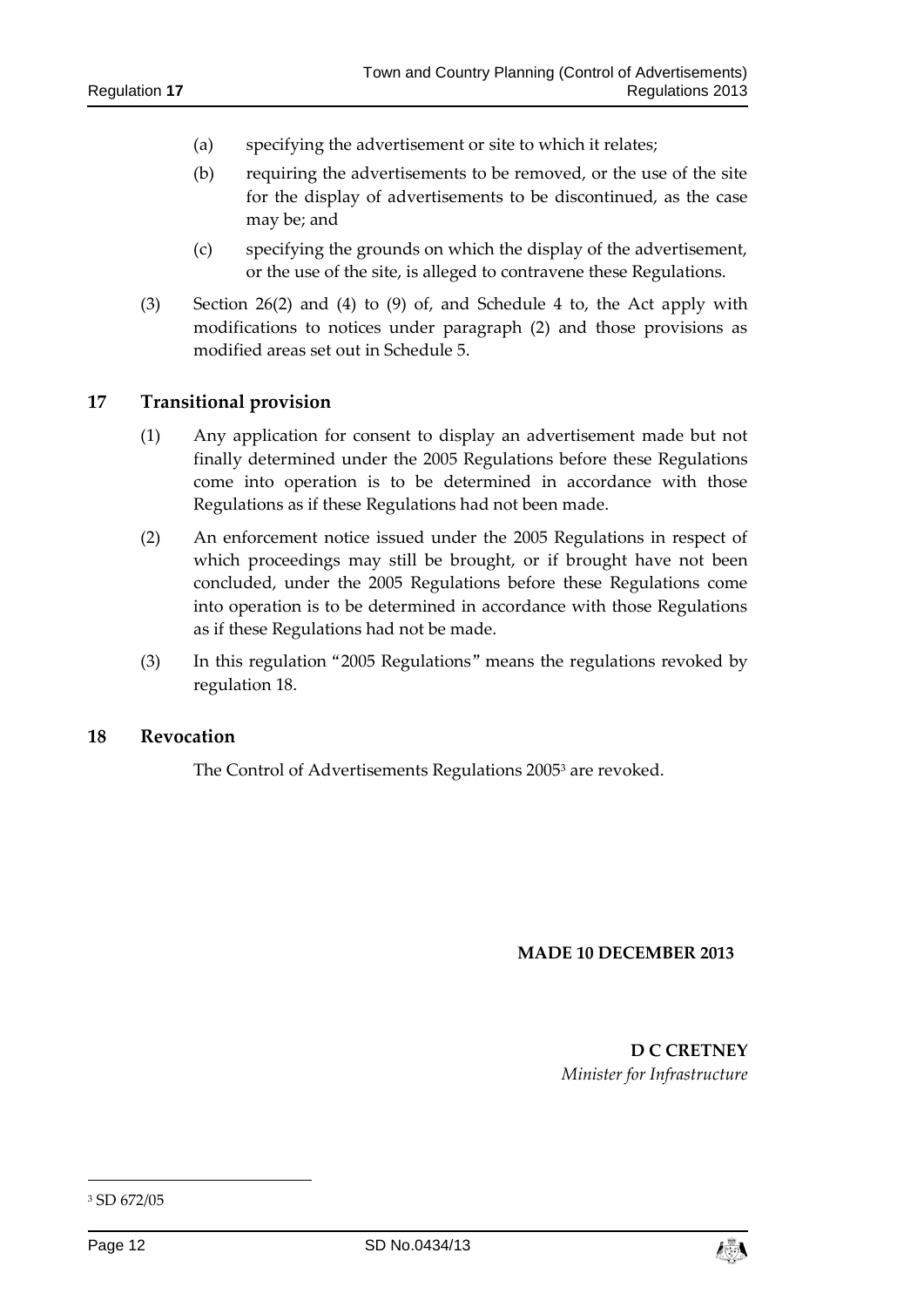# [Regulation 4(1)]

## **STANDARD CONDITIONS**

- <span id="page-12-1"></span><span id="page-12-0"></span>(1) Any advertisements displayed, and any site used for the display of advertisements, must be maintained in a clean and tidy condition to the reasonable satisfaction of the Department.
- (2) Any structure or hoarding erected or used principally for the purpose of displaying advertisements must be maintained in a safe condition.
- (3) Where an advertisement is required under these Regulations to be removed, the removal must be carried out to the reasonable satisfaction of the Department.
- (4) An advertisement must not be displayed without the permission of the owner of the site or any other person with an interest in the site entitled to grant permission.
- (5) An advertisement must not be sited or displayed so as to obscure, or hinder the ready interpretation of, any traffic sign, railway or tramway signal or aid to navigation by water or air, or so as otherwise to render hazardous the use of any highway, railway, tramway, harbour or aerodrome.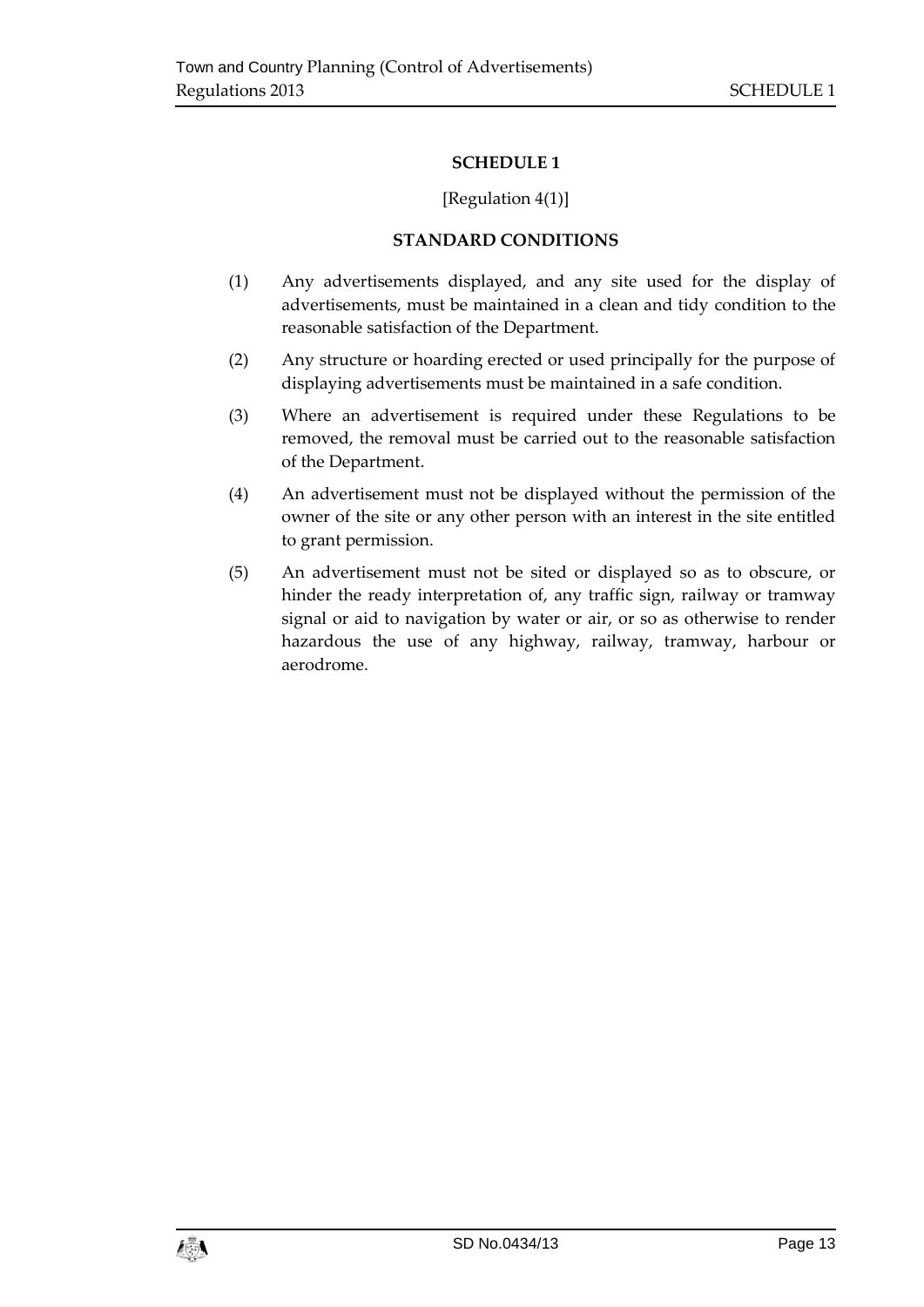# [Regulation 8(1)]

# <span id="page-13-1"></span><span id="page-13-0"></span>**CLASSES OF ADVERTISEMENTS WHICH MAY BE DISPLAYED WITH DEEMED CONSENT IN ANY PART OF THE ISLAND**

# PART 1 – SPECIFIED CLASSES AND CONDITIONS

| Description                                      | Conditions and Limitations                       |
|--------------------------------------------------|--------------------------------------------------|
| CLASS 1 - an advertisement displayed on or       | The vehicle is not -                             |
| in a vehicle                                     | normally employed except as a<br>(a)             |
|                                                  | moving vehicle; or                               |
|                                                  | used principally for the display of<br>(b)       |
|                                                  | advertisements.                                  |
| CLASS 2 - an advertisement incorporated in       | The building or any external face of it is not   |
| the fabric of a building                         | used principally for the display of              |
|                                                  | advertisements.                                  |
| CLASS 3 - an advertisement displayed on an       | 1.<br>The advertisement refers only to the       |
| article for sale or on the container in, or from | article for sale.                                |
| which, an article is sold.                       | It may not be illuminated.<br>2.                 |
|                                                  | It may not exceed 0.1sqm in area.<br>3.          |
| CLASS 4 - An advertisement relating              | The advertisement shall be removed within 14     |
| specifically to a pending election to the House  | days after the close of the poll in the election |
| of Keys or a Local Authority                     | to which it relates.                             |
| CLASS 5 - an advertisement required to be        | The size, height, and number of<br>1.            |
| displayed by any statutory provision or by the   | advertisements displayed shall not exceed        |
| Standing Orders of Tynwald, the Council, or      | what is necessary to achieve the purpose for     |
| the Keys, or any condition imposed by any        | which the advertisement is required.             |
| statutory provision on the exercise of any       | The advertisement may not be<br>2.               |
| power or function.                               | displayed after the expiry of the period during  |
|                                                  | which it is required or authorised to be         |
|                                                  | displayed, or if there is no such period, the    |
|                                                  | expiry of a reasonable time after its purpose    |
|                                                  | has been satisfied.                              |
| CLASS 6 – a traffic sign                         |                                                  |
| CLASS 7 - the national flag of any country       | Each flag is to be displayed on a single<br>1.   |
|                                                  | vertical flagstaff.                              |
|                                                  | Neither the flag nor the flagstaff may<br>2.     |
|                                                  | display any advertisement or subject matter      |
|                                                  | additional to the design of the flag.            |
| CLASS 8 - an advertisement displayed inside      | The advertisement may not be<br>1.               |
| a building                                       | illuminated.                                     |
|                                                  | 2.<br>The building in which the                  |
|                                                  | advertisement is displayed is not used           |
|                                                  | principally for the display of advertisements.   |
|                                                  | 3.<br>No part of the advertisement may be        |
|                                                  | within 1m of any external door, window, or       |
|                                                  | other opening through which it is visible from   |
|                                                  | outside of the building.                         |

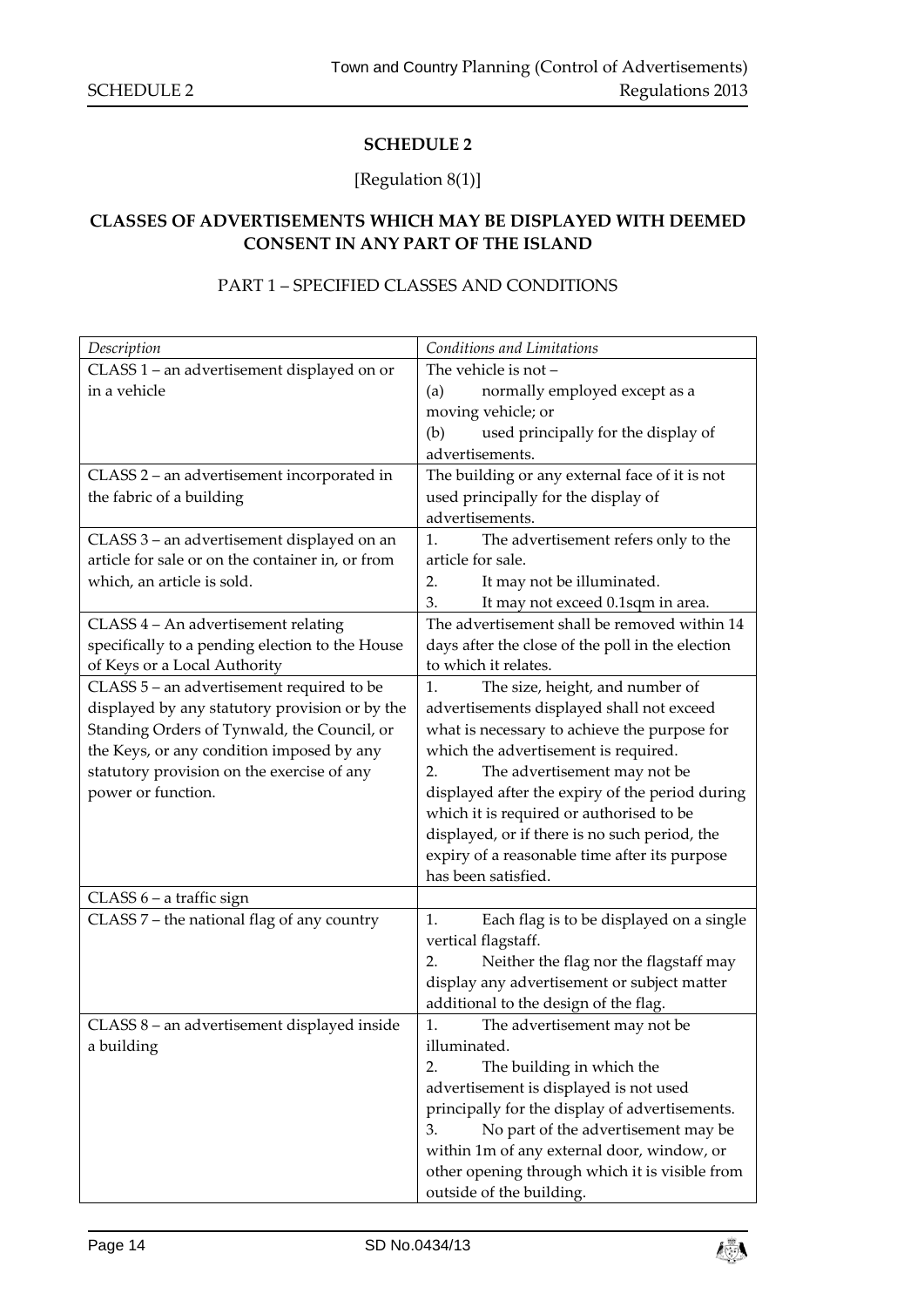| CLASS 9 - an advertisement displayed wholly    | The advertisement is reasonably<br>1.           |
|------------------------------------------------|-------------------------------------------------|
| for the purpose of announcement or direction   | required to be displayed for the safe or        |
| in relation to any of the functions of a       | efficient performance of those functions or the |
| Department, a Statutory Board, Manx            | operation of that undertaking.                  |
| National Heritage, or a local authority, or to | Illumination is not permitted unless<br>2.      |
| the operation of a statutory undertaking or a  | reasonably required for the purpose of the      |
| public transport undertaking                   | advertisement.                                  |

# PART 2 – INTERPRETATION

- (1) In this Schedule—
- **"**ground level**"**, in relation to the display of advertisements on any building, means the ground-floor level of that building;
- **"**joined boards**"** means boards joined at an angle, so that only one surface of each is usable for advertising;
- **"**public transport undertaking**"** means an undertaking consisting of the provision of a regular service within the meaning of the Road Transport Act 2001 by authority of a licence under section 25 of that Act;

**"**statutory undertaking**"** means and undertaking established by an enactment.

(2) For the purposes of Class 2—

(a) An advertisement fixed to, or painted on, a building is not to be regarded as incorporated in its fabric; and

(b) A hoarding or similar structure is to be regarded as a building used principally for the display of advertisements.

- (3) For the purposes of Class 3, "article" includes a gas or liquid.
- (4) Where a maximum area is specified, in relation to any class in this Schedule, in the case of a double-sided board, the area of one side only shall be taken into account.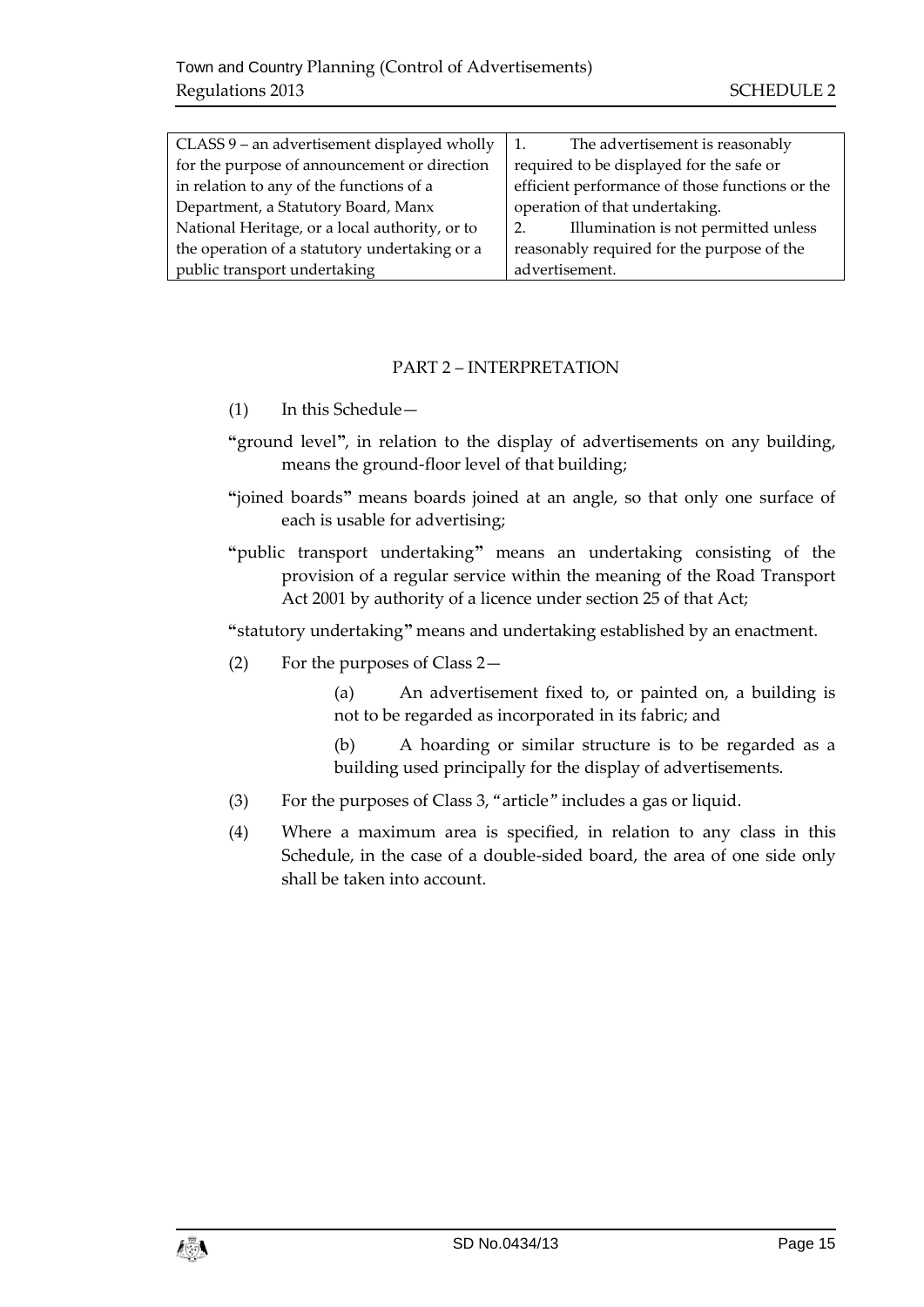# [Regulation 8(2)]

# <span id="page-15-1"></span><span id="page-15-0"></span>**CLASSES OF ADVERTISEMENTS WHICH MAY BE DISPLAYED WITH DEEMED CONSENT ONLY OUTSIDE OF ANY CONSERVATION AREA**

# PART 1 – SPECIFIED CLASS AND CONDITIONS

| Description                                      | Conditions and limitations                     |
|--------------------------------------------------|------------------------------------------------|
| CLASS 1 - an advertisement displayed on          | The advertisement is not readily visible from  |
| enclosed land.                                   | outside the enclosed land or from any place to |
|                                                  | which the public have a right of access.       |
| CLASS 2 - any advertisement displayed on         | In the case of a shop, no such<br>1.           |
| businesses premises wholly with reference to     | advertisement may be displayed except on a     |
| the business carried on, the goods sold or       | wall containing a shop window.                 |
| services provided, or the name or                | The space occupied by any such<br>2.           |
| qualifications of the person carrying on the     | advertisement may not exceed 0.1 of the        |
| business, on those premises.                     | overall area of the face of the building on    |
|                                                  | which it is displayed, up to a height of 3.6m  |
|                                                  | from ground level.                             |
|                                                  | 3.<br>Illumination is not permitted.           |
|                                                  | No character or symbol on the<br>4.            |
|                                                  | advertisement may be more than 0.75m in        |
|                                                  | height.                                        |
|                                                  | 5.<br>No part of the advertisement may be      |
|                                                  | higher above ground level than whichever is    |
|                                                  | the lower of -                                 |
|                                                  | $3.6m$ ; or<br>(a)                             |
|                                                  | (b)<br>the bottom level of any first floor     |
|                                                  | window in the wall on which the                |
|                                                  | advertisement is displayed.                    |
| CLASS 3 - an advertisement displayed on any      | Advertisements displayed on any<br>1.          |
| forecourt of business premises, wholly with      | such forecourt or, in the case of a building   |
| reference to all or any of the matters specified | with a forecourt on two or more frontages, on  |
| in Class 2.                                      | each of those frontages, shall not exceed in   |
|                                                  | aggregate 4.5sq m in area.                     |
|                                                  | Illumination is not permitted.<br>2.           |
|                                                  | No character or symbol on the<br>3.            |
|                                                  | advertisement may be more than 0.75m in        |
|                                                  | height.                                        |
|                                                  | No part of the advertisement may be<br>4.      |
|                                                  | more than 3.6m above ground level.             |

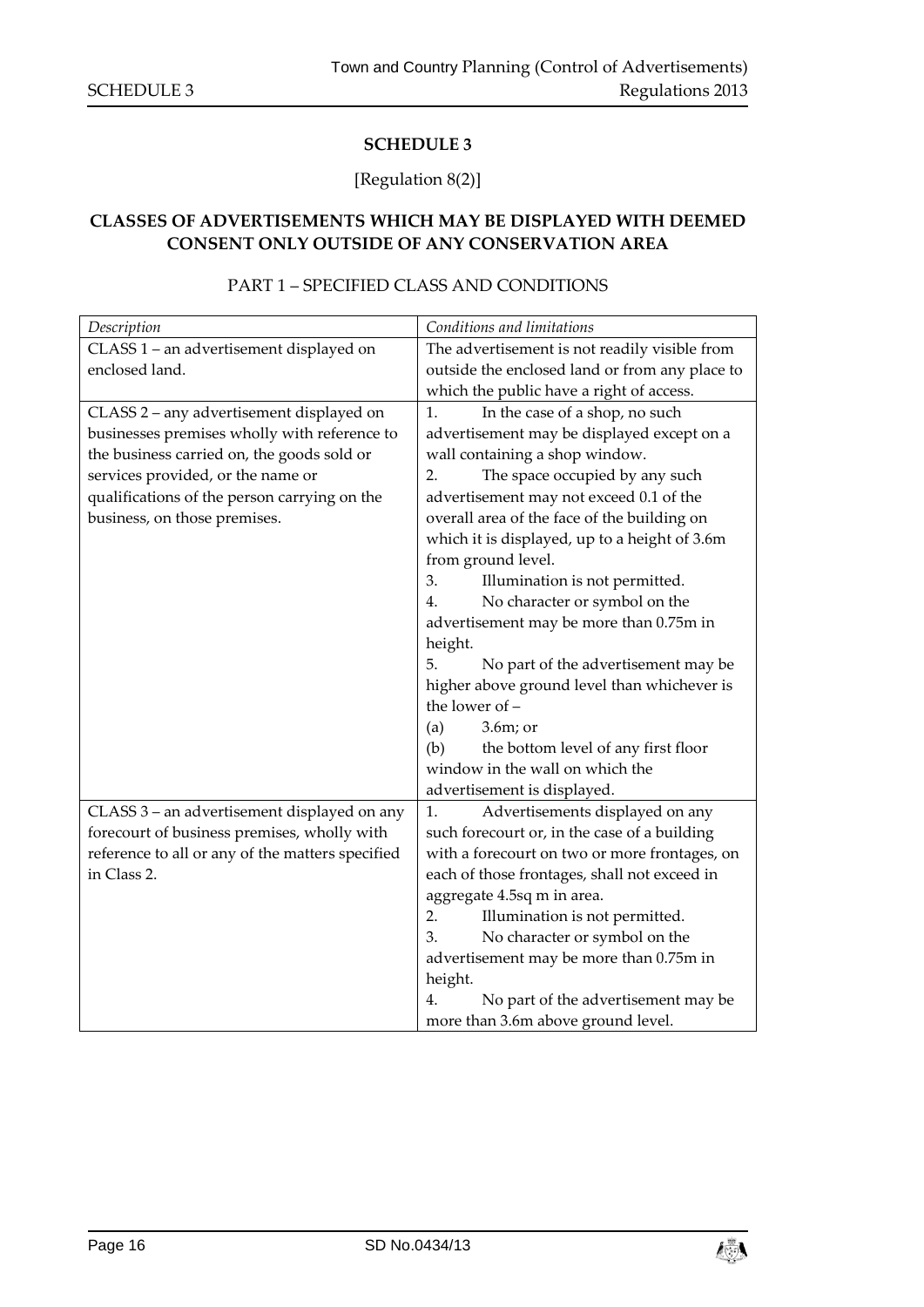# PART 2 – INTERPRETATION

# (1) In this Schedule —

**"**business premises**"** means any building or part of a building normally used for the purpose of any professional, commercial, or industrial undertaking, or for providing services to members of the public or of any association, and includes a public restaurant, licensed premises, and a place of public entertainment, but not –

- (a) a building used as an institution of a religious, educational, cultural, recreational, medical, or similar character;
- (b) a building used as one or more separate dwellings;
- (c) any forecourt or other land forming part of the curtilage of a building;
- (d) any fence, wall or similar screen or structure, unless it forms part of the fabric of a building;
- **"**forecourt**"** includes any fence, wall or similar screen or structure enclosing a forecourt and not forming part of the fabric of a building constituting business premises;
- **"**ground level**",** in relation to the display of advertisements on any building, means the ground floor level of that building.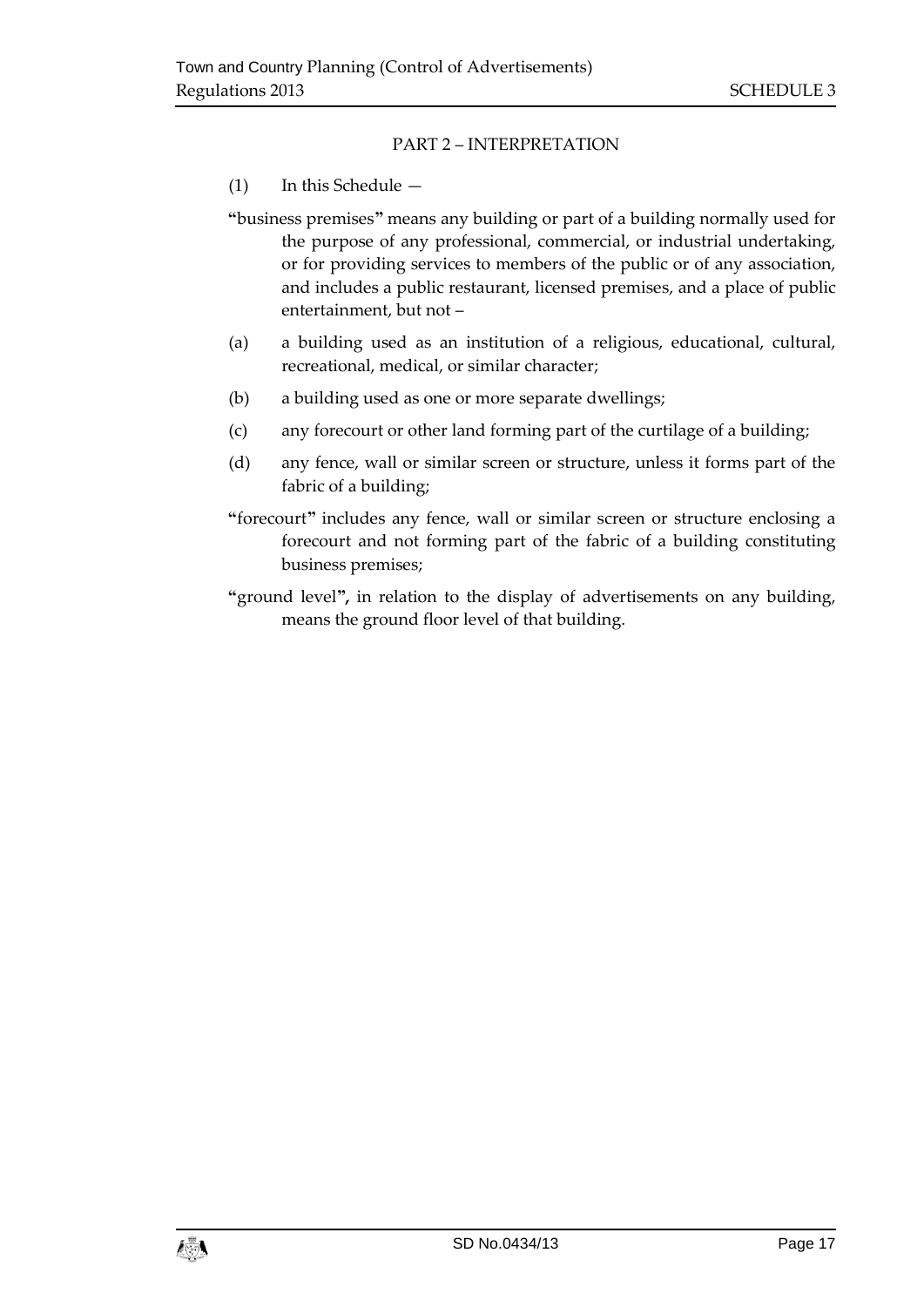## [Regulation 10(3)(b)]

#### **FORM OF CERTIFICATE**

# <span id="page-17-1"></span><span id="page-17-0"></span>TOWN AND COUNTRY PLANNING (CONTROL OF ADVERTISEMENTS) REGULATIONS 2013

Application for express consent to a display of advertisement at (description and location of site)

I CERTIFY THAT

[I am] [The applicant is] the sole owner and occupier of the site the subject of the application dated [date] relating to the above advertisement.

OR

[I have] [The applicant has] given a copy of the notice sent to [me] [the applicant] by the Department of Infrastructure to every person who is an owner or occupier of any part of the site the subject of the application dated [date] relating to the above proposal, as listed below:

Owner or occupier's name Address at which notice was served

Signed [On behalf of ] Date

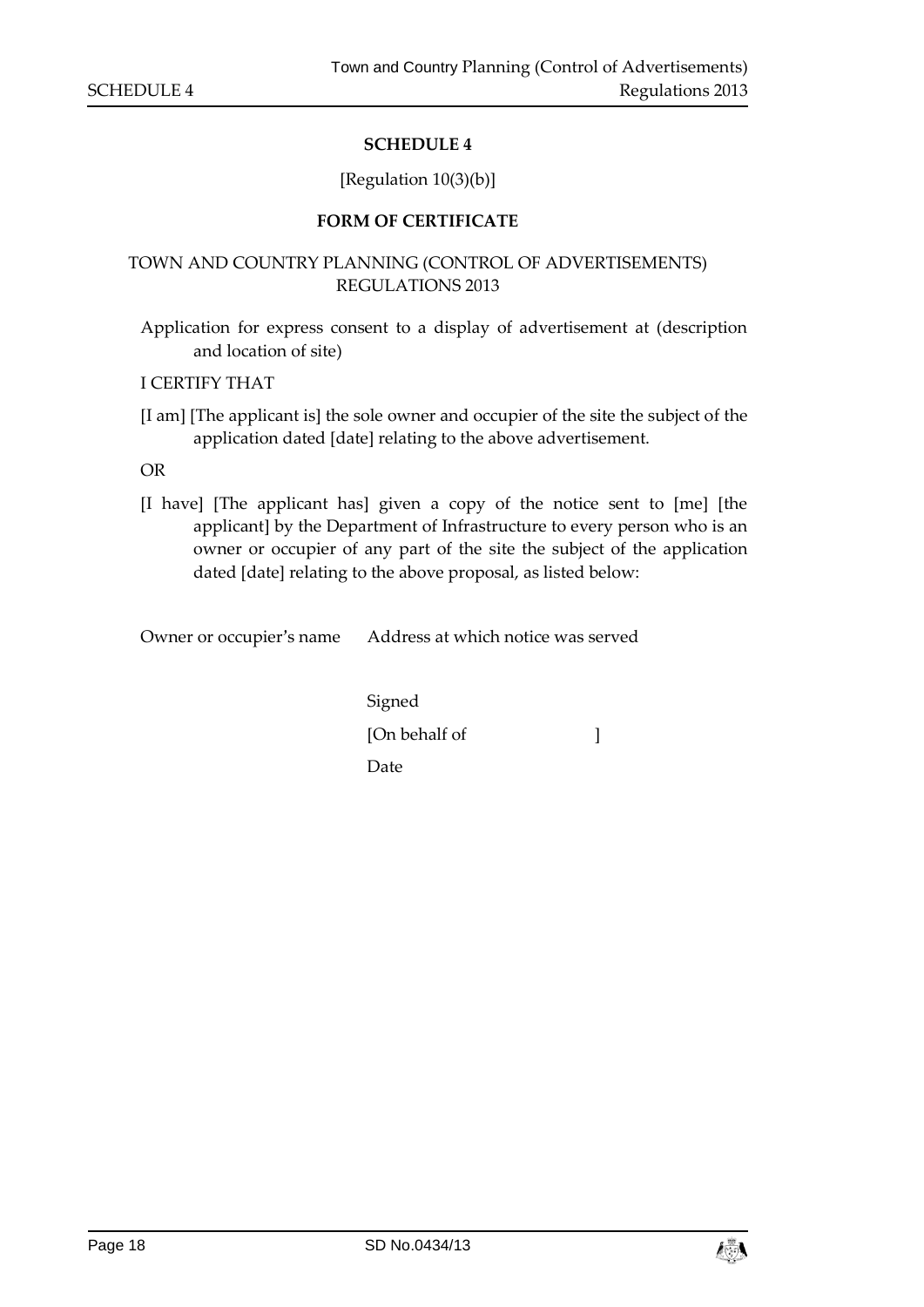# [Regulation 16(3)]

# <span id="page-18-1"></span><span id="page-18-0"></span>**APPLICATION OF SECTION 26 AND SCHEDULE 4 TO THE ACT AS MODIFIED**

# **26 [Advertisement] enforcement notice**

Parts 1 and 2 of Schedule 4 to the Act have effect with respect to the issue of, and appeals against, [advertisement] enforcement notices.

- (2) Where, at any time after the end of the period for compliance with an [advertisement] enforcement notice -
	- (a) any steps required by the notice to be taken have not been taken, or
	- (b) any activity required by the notice to cease is being carried on,

the person who is then the owner of the land to which the notice relates is guilty of an offence.

- [(3) Omitted]
- (4) A person who is guilty of an offence under subsection (2) … is liable on summary conviction, to a fine not exceeding  $[£5,000]$ , ... and in determining the amount of any fine to be imposed on a person convicted of such an offence, the court shall in particular have regard to any financial benefit which has accrued or appears likely to accrue to him in consequence of the offence.
- (5) An offence under subsection (2) … may be charged by reference to any period of time, and a person may be convicted of a second or subsequent offence by reference to any period of time following the preceding conviction for such an offence.
- (6) In proceedings for an offence under subsection (2), it is a defence for the person accused to show that he did everything he could be expected to do to secure compliance with the notice.
- (7) In proceedings for an offence under subsection (2) … it is a defence for the person accused to show that —
	- (a) he was not served with a copy of the … notice;
	- (b) he was not aware of its existence; and

(c) it was not entered in the appropriate register maintained [by the Department].

- (8) In proceedings for an offence under subsection (2) … it shall not be open to the person accused to raise any defence on a ground which could have been raised on an appeal under paragraph 10 of Schedule 4.
- (9) Part 3 of Schedule 4 has effect with respect to works to remedy noncompliance with an [advertisement] enforcement notice.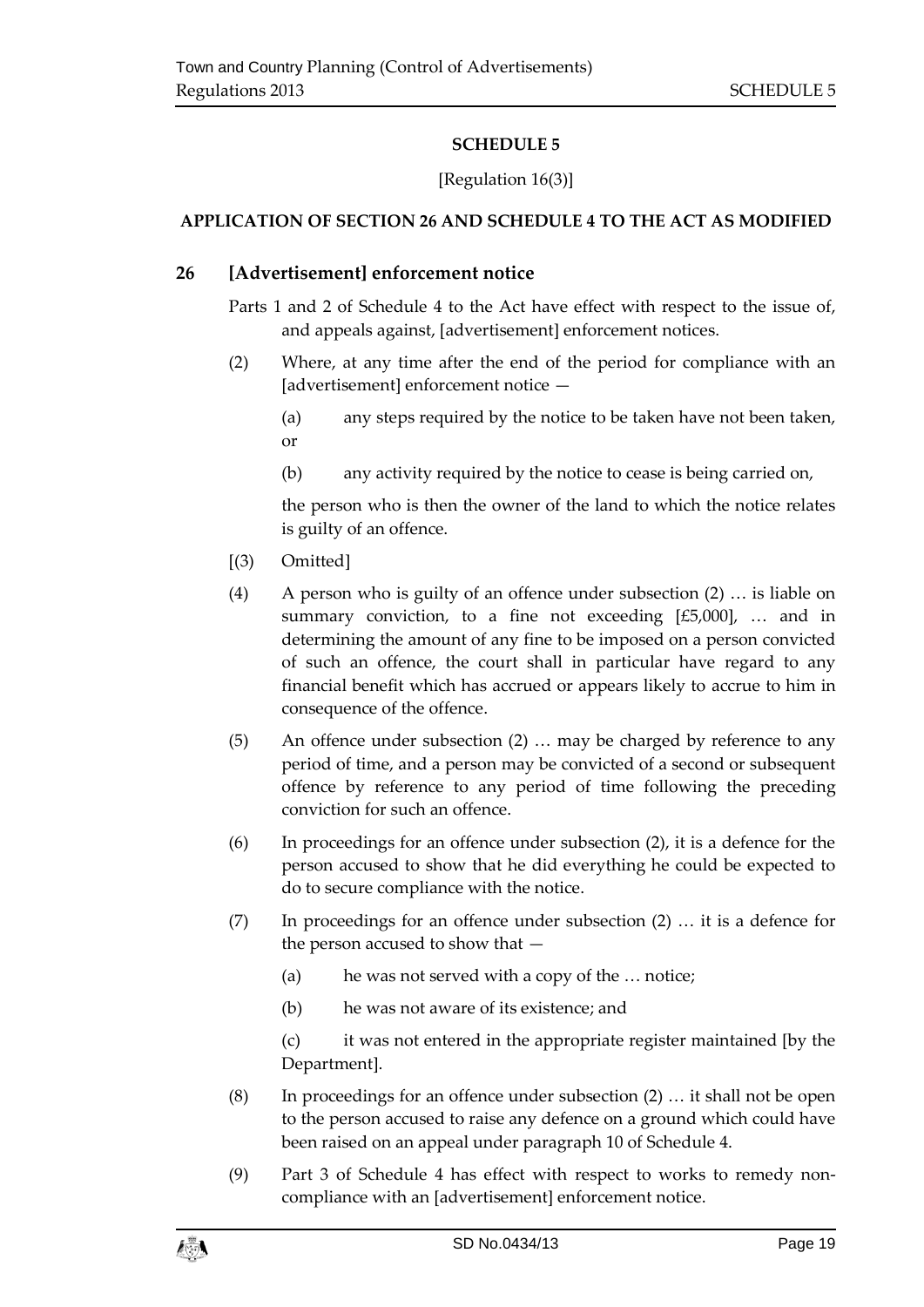#### [ADVERTISEMENT] ENFORCEMENT NOTICES

[Section 26]

#### PART 1 – ISSUE OF [ADVERTISEMENT] ENFORCEMENT NOTICES

#### **1 [Omitted]**

#### **2 Time for compliance with notice**

- (1) An [advertisement] enforcement notice shall specify the period by the end of which any steps are required to have been taken or any activities are required to have ceased, and may specify different periods for different steps or activities.
- (2) References in this Act to the period for compliance with an [advertisement] enforcement notice, in relation to any step or activity, are to the period by the end of which the step is required to have been taken or the activity to have ceased.

#### **3 Time limits for issue of notice**

No [advertisement] enforcement notice may be issued in respect of an advertisement, or the use of a site, after the end of the period of 4 years beginning with the date on which the advertisement was first displayed or the site was first used for the display of advertisements, as the case may be.

#### **4 Time at which notice takes effect**

An [advertisement] enforcement notice shall take effect, in relation to —

- (a) any person on whom a copy of it is served, and
- (b) any successor in title of such a person,

on the expiration of such period (not being less than 28 days) after service on the person mentioned in sub-paragraph (a) as may be specified in the notice.

#### **5 Service of notice**

A copy of an [advertisement] enforcement notice shall be served, not later than 28 days after the date of its issue —

- (a) on the owner and the occupier of the land to which it relates; and
- (b) on any other person having an interest in the land, being an interest which in the Department's opinion is materially affected by the notice;

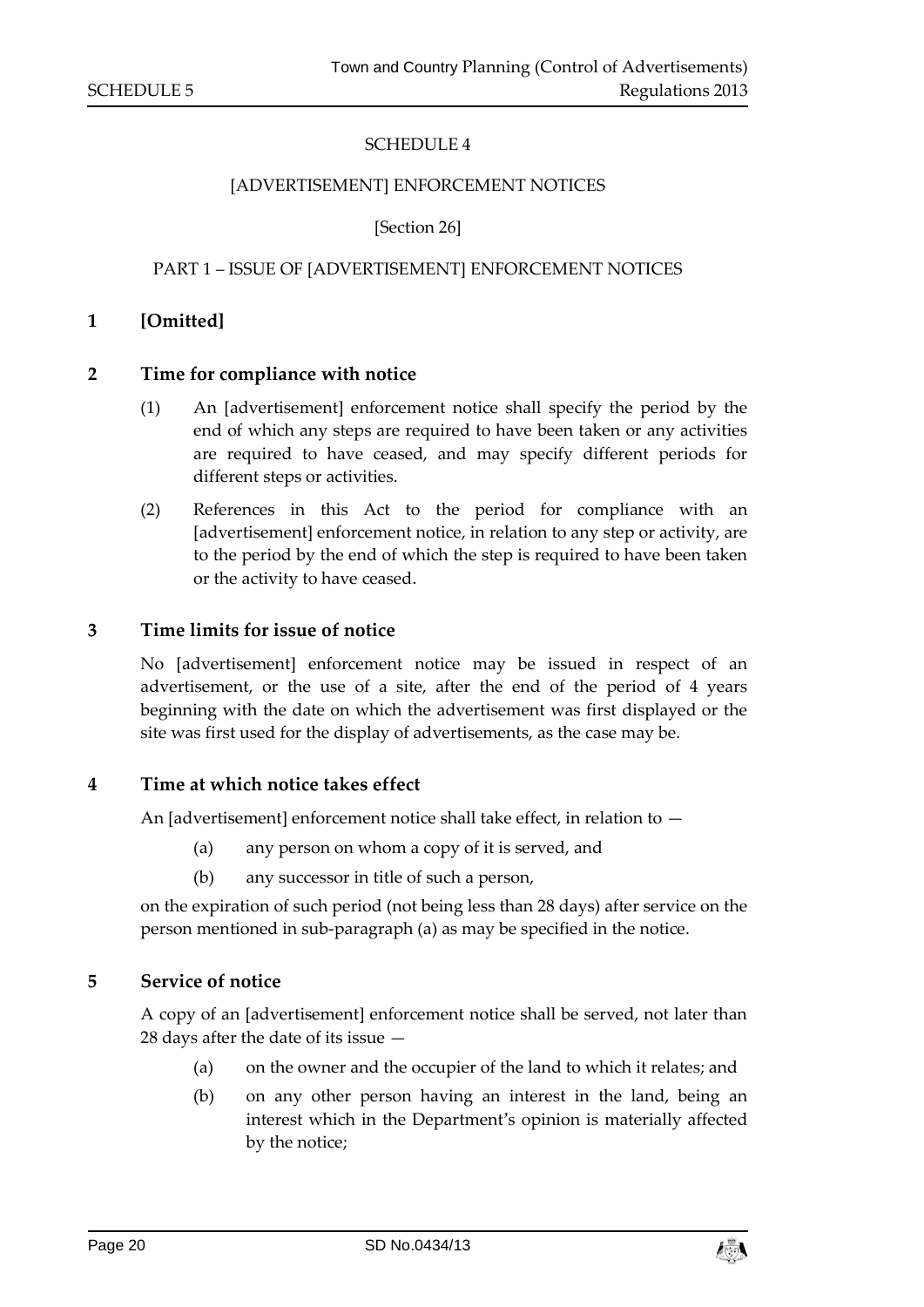but the validity of the notice shall not be affected by any failure to serve a copy of it on any person upon whom it is required to be served, except as against that person and a successor in title of his.

# **6 Withdrawal or variation of notice**

The Department may at any time —

- (a) withdraw an [advertisement] enforcement notice (without prejudice to its power to issue another), or
- (b) vary an [advertisement] enforcement notice by waiving or relaxing any requirement of the notice, or extending any period specified under paragraph 2,

and shall give notice of the exercise of any power under this paragraph to every person on whom a copy of the … notice was served or on whom, if the notice were re-issued, a copy of it would be served.

# **7 [Omitted]**

# **8 Continuing effect of notice**

- (1) Compliance with an [advertisement] enforcement notice ... does not discharge the notice.
- (2) In particular a requirement of an [advertisement] enforcement notice that a use of land be discontinued is a requirement that it be discontinued permanently (so a resumption of that use at any time after it has been discontinued in compliance with the notice is a contravention of the notice).

# **9 Effect of express consent**

If, after the issue of a notice under regulation 16 of the Town and Country Planning (Control of Advertisements) Regulations 2013, express consent is granted—

- (a) for the retention of an advertisement, or
- (b) for the continuance of the use of a site for the display of advertisements, or
- (c) for the retention of an advertisement or the continuance of the use of the site without compliance with some condition subject to which a previous express consent was granted,

the notice shall cease to have effect in so far as it requires steps to be taken for removing the advertisement, discontinuing that use or complying with that condition, as the case may be, but without prejudice to any liability for an offence in respect of a previous failure to comply with the notice.]

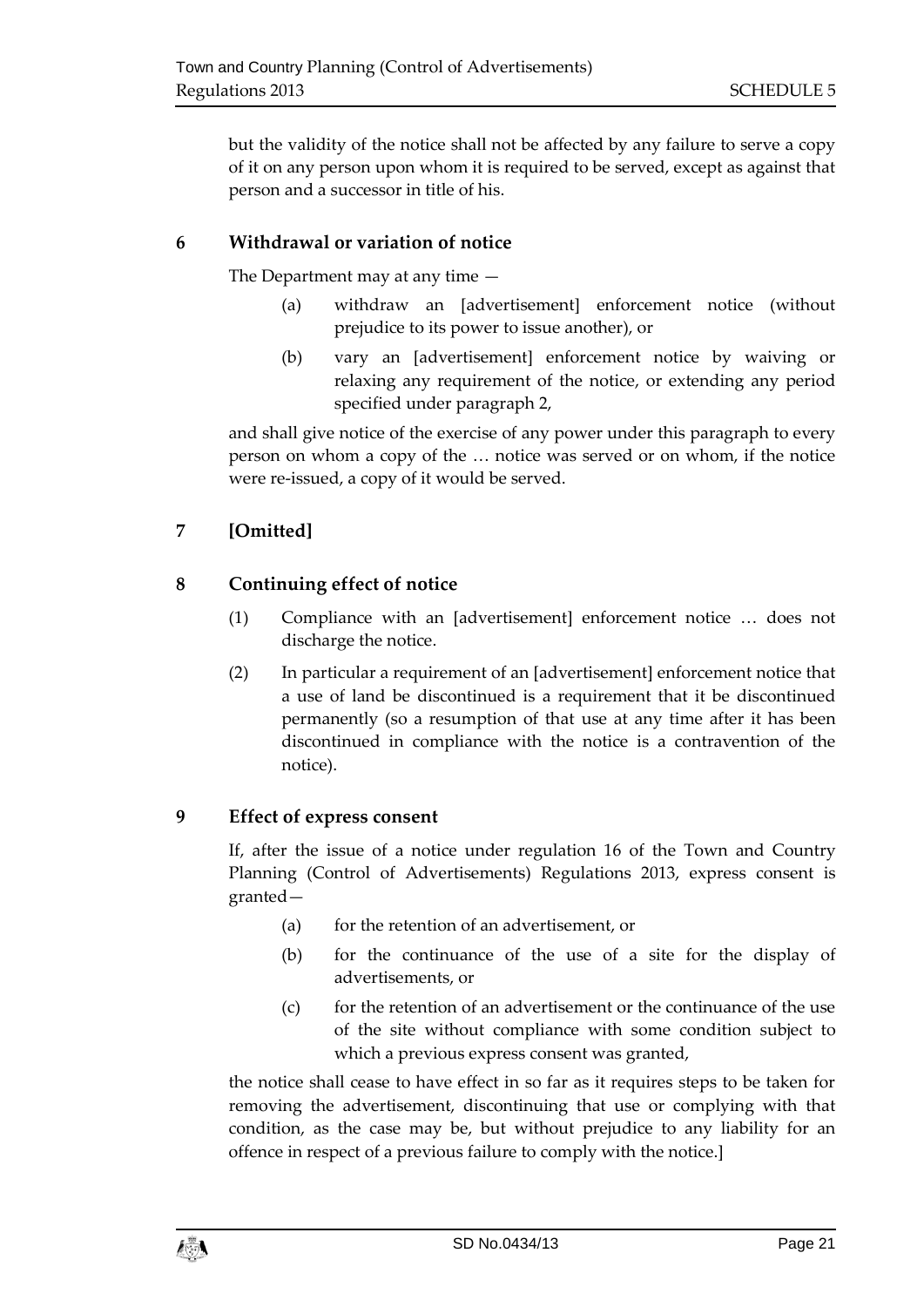#### PART 2 – APPEALS AGAINST ADVERTSEMENT ENFORCEMENT NOTICES

- 10(1) Any person having an interest in the land to which an [advertisement] enforcement notice relates may, at any time before it takes effect in relation to him, appeal to the High Bailiff against the notice on any of the following grounds —
	- (a) that the matters alleged in the notice do not constitute a breach of [the Town and Country Planning (Control of Advertisements) Regulations 2013];
	- (b) that the breach of [those Regulations] alleged in the notice has not taken place;
	- (c) that the issue of the [advertisement] enforcement notice was precluded by paragraph 3;
	- (d) that the period specified in the notice as the period within which any step required is to be taken falls short of what should reasonably be allowed;
	- (e) that the steps required by the notice to be taken exceed what is necessary for the purposes specified in regulation 16(2)(b).of the Town and Country Planning (Control of Advertisement) Regulations 2013.
- (2) On the determination of an appeal under this paragraph, the High Bailiff may —
	- (a) give directions for giving effect to the determination, including (where appropriate) directions for quashing the notice or for varying its terms; or
	- (b) correct any defect, error or misdescription in the notice, or vary its terms, if he is satisfied that the correction or variation can be made without injustice to the appellant or the Department.
- (3) Where an appeal is brought against an [advertisement] enforcement notice, the notice is of no effect pending the final determination or the withdrawal of the appeal.
- (4) The validity of an [advertisement] enforcement notice shall not, except by way of an appeal under this paragraph, be questioned in any proceedings whatever on any of the grounds on which such an appeal may be brought.

# PART 3 – WORKS TO REMEDY NON-COMPLIANCE WITH ENFORCEMENT **NOTICE**

11.(1) Where any steps required by an [advertisement] enforcement notice to be taken have not been taken within the period for compliance with the notice, the Department may itself take those steps, and may recover from any person having an interest in the land the expenses reasonably incurred by it in so doing.

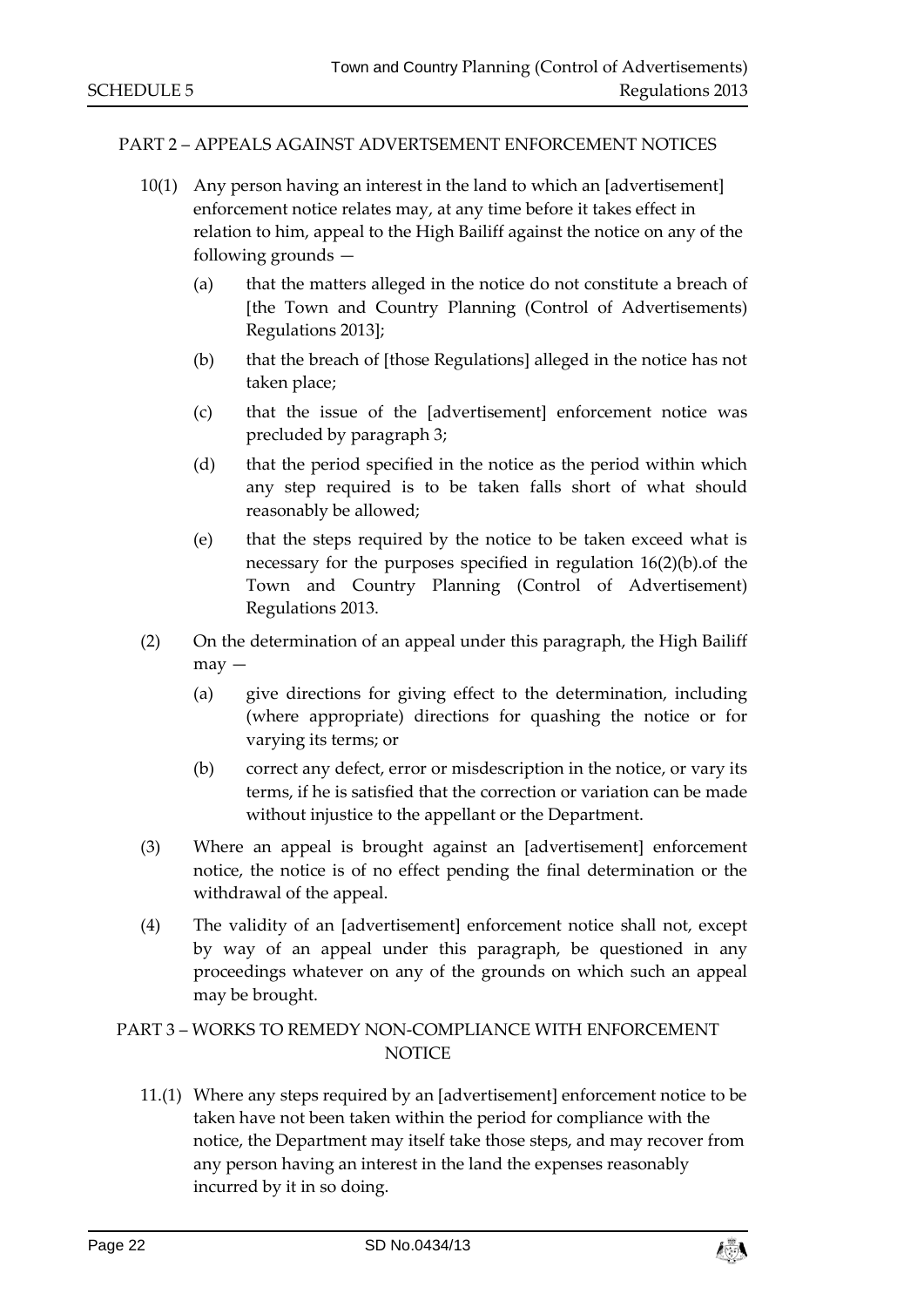- (2) In proceedings for the recovery of any expenses under sub-paragraph  $(1)$ , the court  $-$ 
	- (a) after giving each person concerned who has an interest in the land an opportunity of being heard, may make such order as it thinks just and equitable as to —
		- (i) the proportions in which any such expenses are to be borne by any of those persons, and
		- (ii) the contribution which any of those persons is to make towards the expenses to be borne by any other such person; and
	- (b) shall have regard, as between any of those persons, to the nature of their respective interests and to the terms and conditions of any lease or other agreement or arrangement between them.
- (3) In any such proceedings it shall not be open to the person accused to raise any defence on a ground which could have been raised on an appeal under paragraph 10.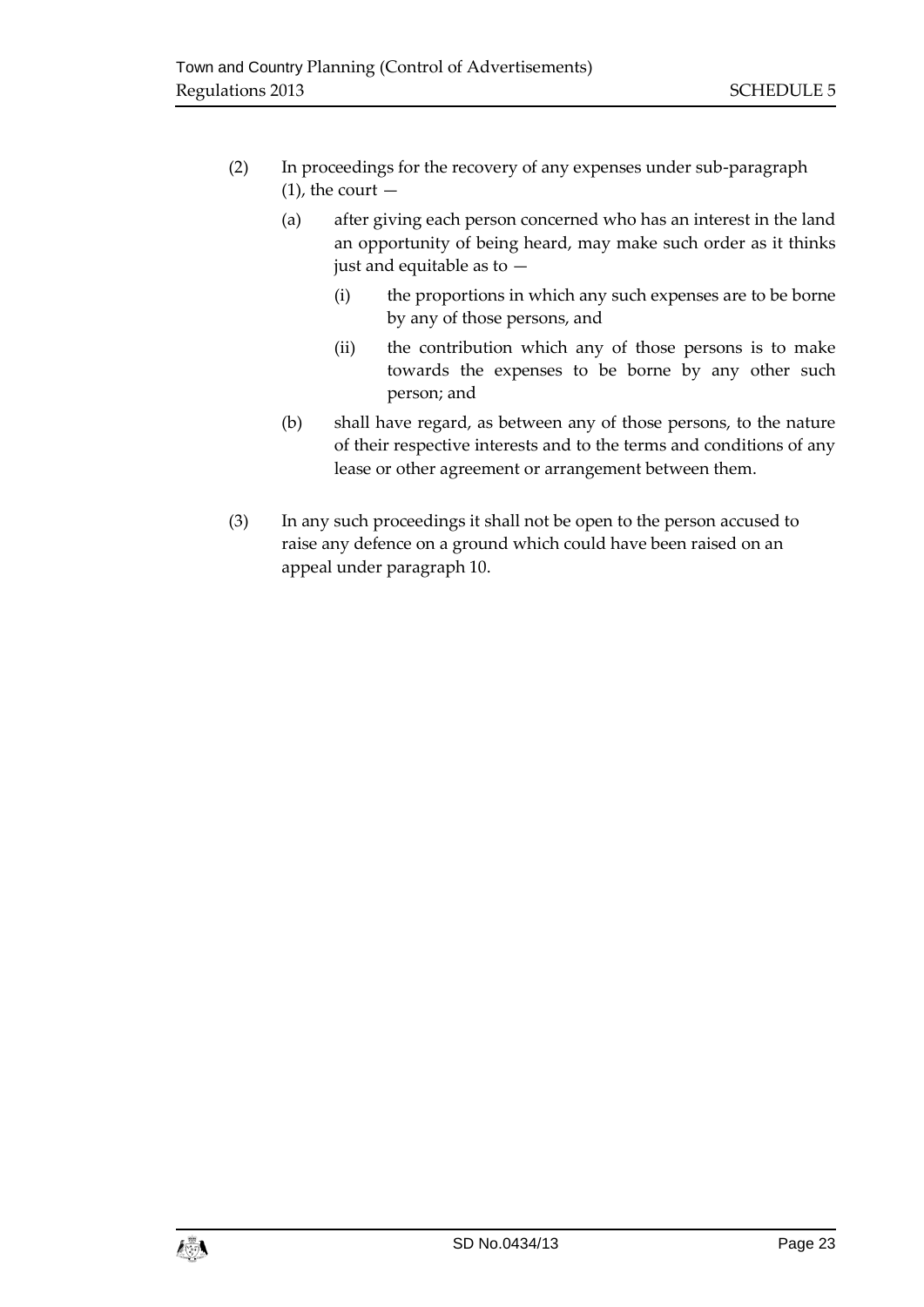#### [Regulation 15]

#### <span id="page-23-0"></span>**INQUIRY AND WRITTEN REPRESENTATION PROCEDURE**

#### <span id="page-23-1"></span>**1 Interpretation**

In this Schedule —

- **"**inquiry**"** means proceedings conducted by a planning inspector under articles 13 and 14(9);
- **"**written representation procedure**"** means proceedings conducted by a planning inspector under regulation 13 or 14(9) or by consideration of written submissions only.

#### **2 Procedure at inquiry**

- (2) Except as otherwise provided in this Schedule, the planning inspector is to determine the procedure at an inquiry.
- (2) At the start of the inquiry the planning inspector must identify what are, in the inspector's opinion, the main issues to be considered at the inquiry and any matters on which the person requires further explanation from the persons entitled or permitted to appear.
- (3) Nothing in sub-paragraph (2) precludes any person entitled or permitted to appear from referring to issues that the planning inspector considers relevant to the consideration of the application or appeal but which were not issues identified by the inspector under to that sub-paragraph.
- (4) Unless in any particular case the planning inspector otherwise determines, the Department begins and the applicant has the right of final reply; and the other persons entitled or permitted to appear are to be heard in such order as the planning inspector may determine.
- (5) The planning inspector may
	- (a) require any person appearing or present at an inquiry who, in the planning inspector's opinion, is behaving in a disruptive manner to leave; and
	- (b) refuse to permit that person to return; or
	- (c) permit the person to return only on such conditions as the planning inspector may specify,

but any such person may submit to the planning inspector any evidence or other matter in writing before the close of the inquiry.

(6) The planning inspector may proceed with an inquiry in the absence of any person entitled to appear at it.

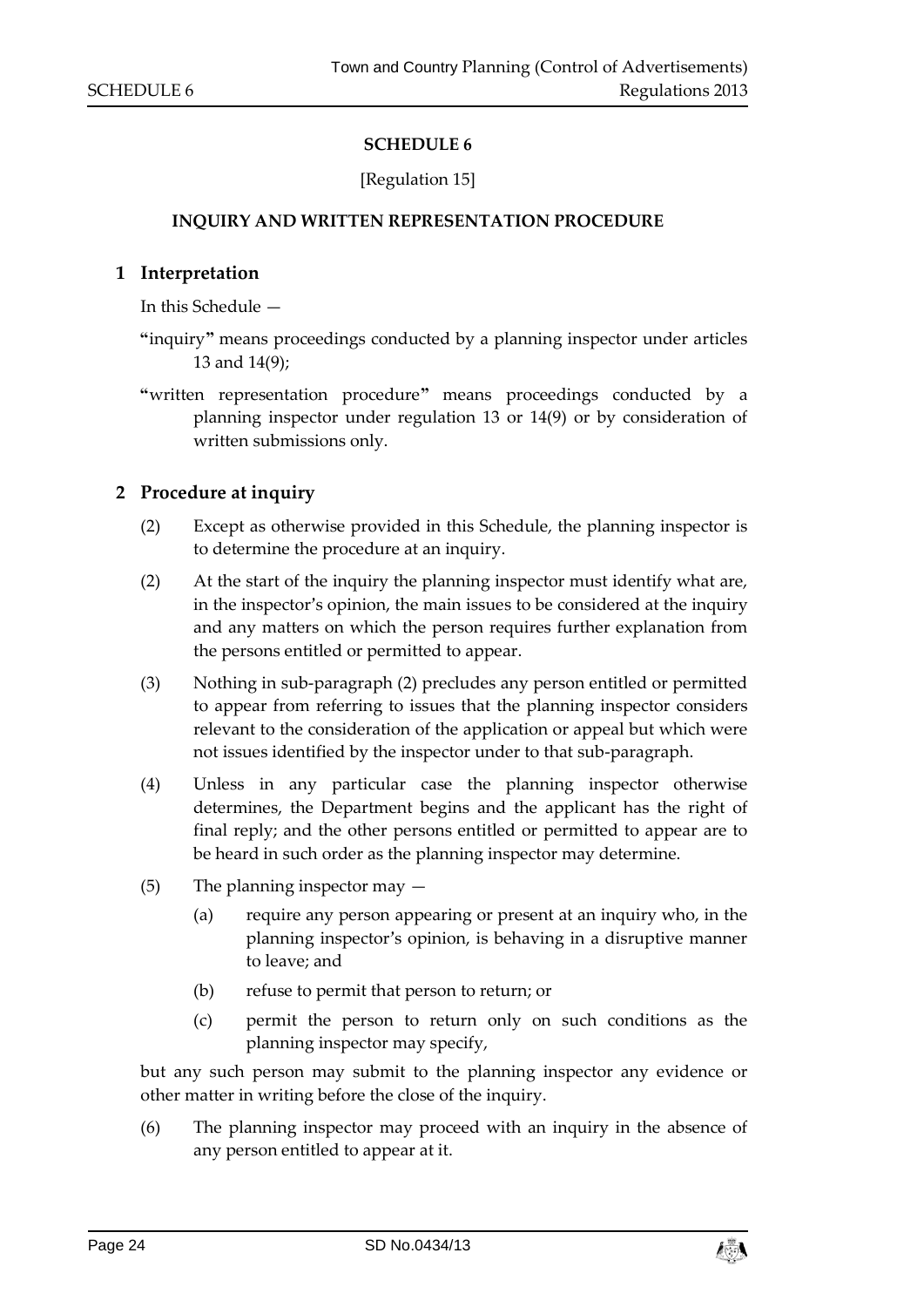- (7) The planning inspector may take into account any written submission or evidence or any other document received from any person before an inquiry opens or during the inquiry provided that the planning inspector discloses it at the inquiry.
- (8) The planning inspector may from time to time adjourn an inquiry and, if the date, time and place of the adjourned inquiry are announced at the inquiry before the adjournment, no further notice is required.
- (9) The planning inspector may make an unaccompanied inspection of the land before or during an inquiry without giving notice of his or her intention to the persons entitled to appear at the inquiry.
- (10) During an inquiry or after its close, the planning inspector
	- (a) may inspect the land either unaccompanied or in the company of the applicant, the Department and any other person entitled to appear at the inquiry; and
	- (b) must make such an inspection if so requested by the applicant or the Department before or during an inquiry.
- (11) In all cases where the planning inspector intends to make an accompanied site inspection he or she must announce during the inquiry the date and time at which the inspection is intended to take place.
- (12) The planning inspector is not bound to defer an inspection of the kind referred to in sub-paragraph (10) if a person there mentioned is not present at the time appointed.

# **3 Evidence**

- (13) A person entitled to appear at an inquiry is entitled to call evidence and to cross-examine persons giving evidence, but, subject to sub-paragraphs (2) and (3), the calling of evidence and the cross-examination of persons giving evidence is otherwise at the discretion of the planning inspector,
- (2) The planning inspector may refuse to permit
	- (a) the giving or production of evidence;
	- (b) the cross-examination of persons giving evidence; or
	- (c) the presentation of any other matter,

that the planning inspector considers to be irrelevant or repetitious; but where he or she refuses to permit the giving of oral evidence, the person wishing to give the evidence may submit any evidence or other matter in writing before the close of the inquiry.

(3) The planning inspector may direct that facilities are afforded to any person appearing at an inquiry to take or obtain copies of documentary evidence open to public inspection.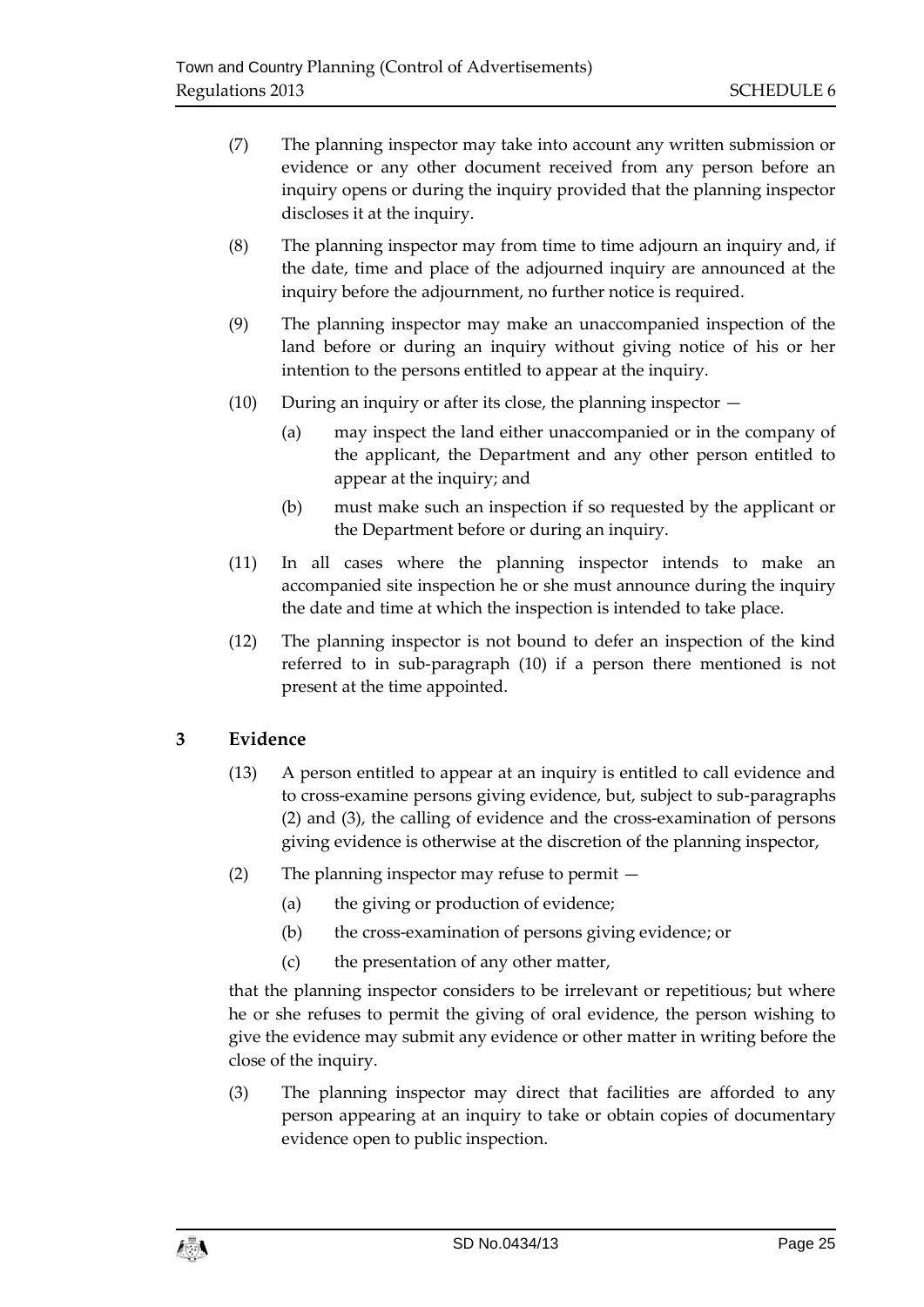# **4 Written representation procedure**

- (1) The written representation procedure requires the planning inspector to take into account all written submissions received from the Department, the appellant or the appellant's agent and any interested person.
- (2) The planning inspector may make an unaccompanied inspection of the land at any time during consideration of the written submissions without giving notice of his or her intention to —
	- (a) the Department; or
	- (b) the appellant or the appellant's agent; or
	- (c) the owner of the land who is not the appellant; or
	- (d) any interested person who has made written submissions to the appeal.
- (3) In the case of proceedings under regulation 14(9), references in this paragraph to "appellant" or "appellant's agent" must be construed as references to the "applicant" or the "applicant's agent" and any reference to "interested person" be construed as reference to "any person".